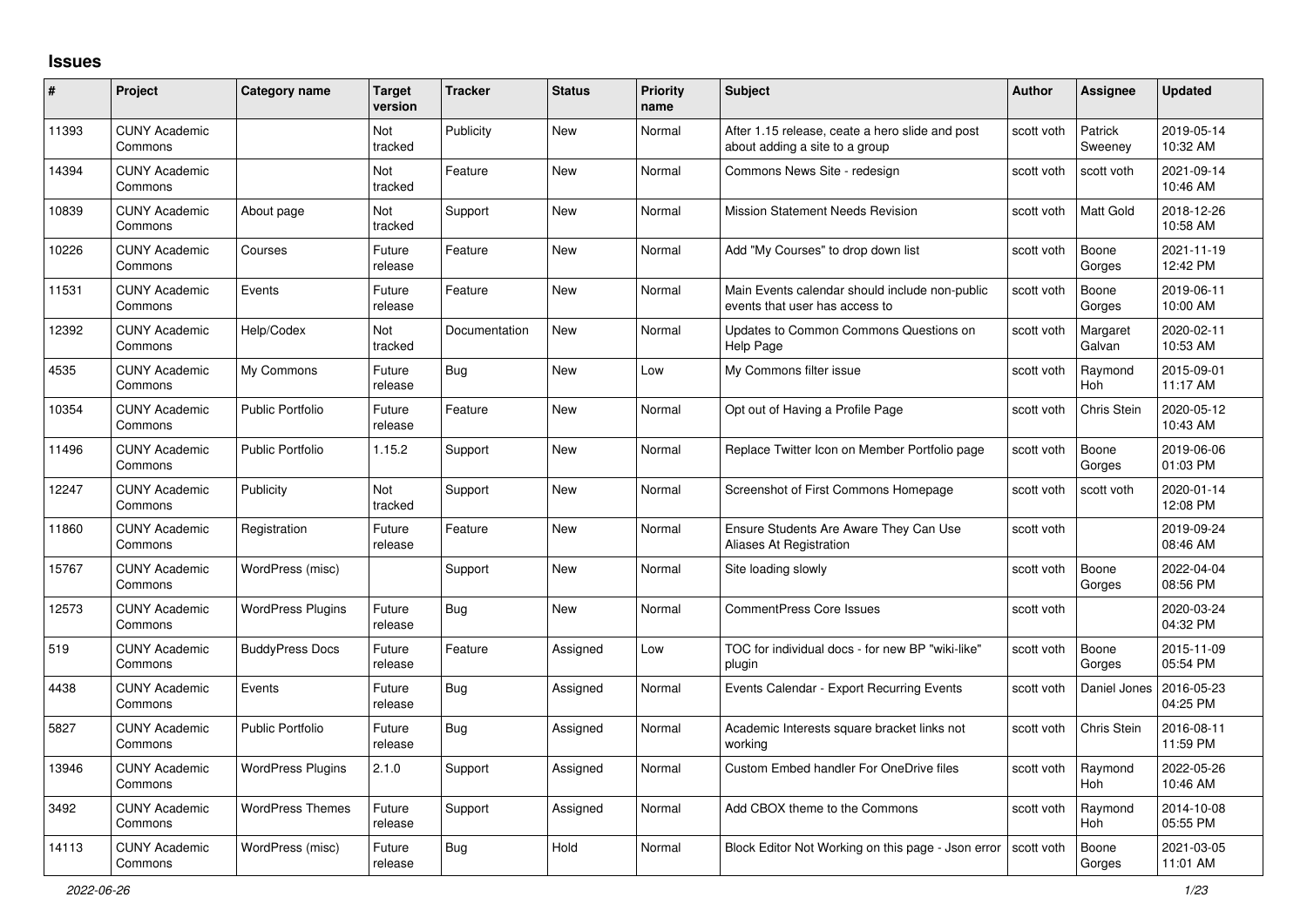| #     | Project                         | <b>Category name</b>     | Target<br>version | <b>Tracker</b> | <b>Status</b>        | <b>Priority</b><br>name | <b>Subject</b>                                                 | <b>Author</b> | <b>Assignee</b> | <b>Updated</b>         |
|-------|---------------------------------|--------------------------|-------------------|----------------|----------------------|-------------------------|----------------------------------------------------------------|---------------|-----------------|------------------------|
| 10982 | <b>CUNY Academic</b><br>Commons | Domain Mapping           | Not<br>tracked    | Support        | Reporter<br>Feedback | Normal                  | <b>CNAME</b> question                                          | scott voth    |                 | 2019-01-22<br>04:29 PM |
| 11493 | <b>CUNY Academic</b><br>Commons | Domain Mapping           | Not<br>tracked    | Support        | Reporter<br>Feedback | Normal                  | Domain Mapping Request - Talia Schaffer                        | scott voth    | Matt Gold       | 2019-08-06<br>08:39 AM |
| 11386 | <b>CUNY Academic</b><br>Commons | WordPress - Media        | Not<br>tracked    | Support        | Reporter<br>Feedback | Normal                  | disappearing images                                            | scott voth    | Boone<br>Gorges | 2019-05-14<br>10:32 AM |
| 16245 | <b>CUNY Academic</b><br>Commons | WordPress (misc)         |                   | Bug            | Reporter<br>Feedback | Normal                  | Save Button missing on WordPress Profile page                  | scott voth    | Raymond<br>Hoh  | 2022-06-16<br>03:09 PM |
| 9515  | <b>CUNY Academic</b><br>Commons | <b>WordPress Plugins</b> | Not<br>tracked    | Bug            | Reporter<br>Feedback | Normal                  | Text to Speech plugin - "More Slowly" checkbox<br>not working  | scott voth    | Boone<br>Gorges | 2018-06-13<br>02:26 PM |
| 11788 | <b>CUNY Academic</b><br>Commons | <b>WordPress Plugins</b> | Future<br>release | Support        | Reporter<br>Feedback | Normal                  | Plugin Request - Browse Aloud                                  | scott voth    |                 | 2019-09-24<br>08:42 AM |
| 1230  | <b>CUNY Academic</b><br>Commons |                          |                   | Bug            | Resolved             | Normal                  | Access to blogs after release                                  | scott voth    |                 | 2011-10-13<br>01:51 PM |
| 2568  | <b>CUNY Academic</b><br>Commons |                          | Not<br>tracked    | Support        | Resolved             | Normal                  | <b>Statistics Needed - Queens College Commons</b><br>Usage     | scott voth    | Boone<br>Gorges | 2016-01-26<br>12:35 AM |
| 2796  | <b>CUNY Academic</b><br>Commons |                          | 1.5.4             | Bug            | Resolved             | Normal                  | Sluggish Response on the Site - Sunday 9/15 -<br>3PM - 6PM     | scott voth    | Boone<br>Gorges | 2013-10-01<br>08:41 PM |
| 2947  | <b>CUNY Academic</b><br>Commons |                          | Not<br>tracked    | Support        | Resolved             | Normal                  | Question on "Tools>>Domain Mapping"                            | scott voth    |                 | 2013-12-21<br>07:14 PM |
| 3015  | CUNY Academic<br>Commons        |                          | Not<br>tracked    | Bug            | Resolved             | Normal                  | Lost Access to Create Hero Slides                              | scott voth    | Boone<br>Gorges | 2014-02-04<br>07:58 PM |
| 3087  | <b>CUNY Academic</b><br>Commons |                          | Not<br>tracked    | Support        | Resolved             | Normal                  | Purchase Snag It Software for Community<br><b>Facilitators</b> | scott voth    | Matt Gold       | 2016-01-26<br>05:13 PM |
| 5311  | <b>CUNY Academic</b><br>Commons |                          | Not<br>tracked    | Support        | Resolved             | Normal                  | <b>CUNY SLA Lab collaboration</b>                              | scott voth    | scott voth      | 2016-10-11<br>08:48 PM |
| 5583  | <b>CUNY Academic</b><br>Commons |                          | Not<br>tracked    | Support        | Resolved             | Normal                  | Lost access to create hero slides - please<br>reinstate        | scott voth    | Boone<br>Gorges | 2016-05-23<br>12:11 AM |
| 8859  | <b>CUNY Academic</b><br>Commons |                          | Not<br>tracked    | Support        | Resolved             | Normal                  | <b>Hero Slide Permissions</b>                                  | scott voth    |                 | 2017-10-26<br>09:59 AM |
| 10858 | <b>CUNY Academic</b><br>Commons |                          | 1.14.3            | Support        | Resolved             | Normal                  | deprecate WP Post to PDF plugin                                | scott voth    |                 | 2018-12-26<br>10:33 AM |
| 16143 | <b>CUNY Academic</b><br>Commons |                          | 1.19.10           | <b>Bug</b>     | Resolved             | Normal                  | Is Commons site down?                                          | scott voth    |                 | 2022-05-24<br>11:17 AM |
| 11346 | <b>CUNY Academic</b><br>Commons | Accessibility            | 1.14.11           | Support        | Resolved             | Normal                  | Accessibility issues on Help page                              | scott voth    |                 | 2019-04-23<br>11:38 AM |
| 13978 | CUNY Academic<br>Commons        | Accessibility            | 1.18.5            | Support        | Resolved             | Normal                  | WAVE tool throwing language missing or invalid                 | scott voth    | Raymond<br>Hoh  | 2021-02-23<br>11:06 AM |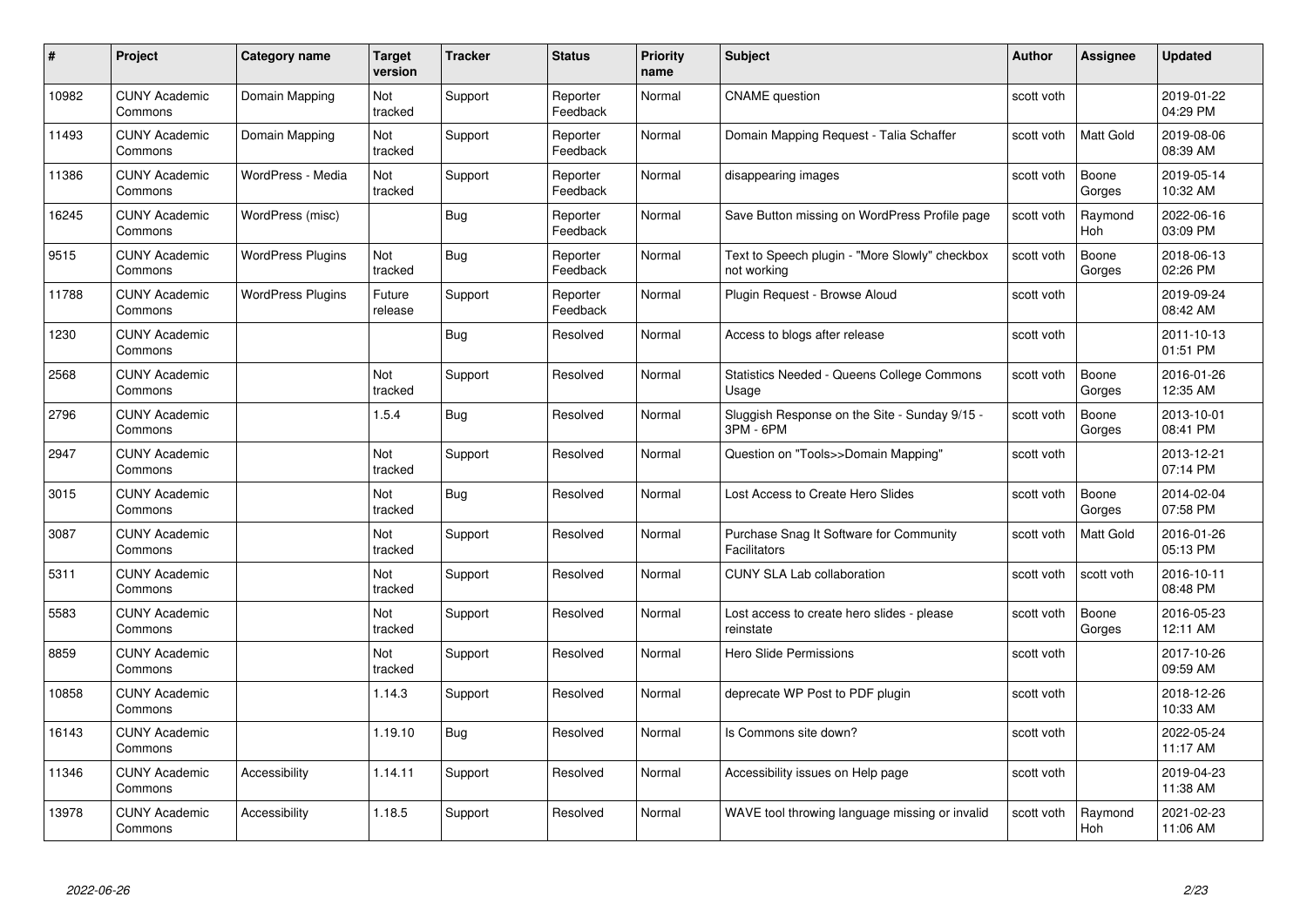| #     | Project                         | <b>Category name</b>      | Target<br>version     | <b>Tracker</b> | <b>Status</b> | <b>Priority</b><br>name | <b>Subject</b>                                                                       | <b>Author</b> | <b>Assignee</b>   | <b>Updated</b>         |
|-------|---------------------------------|---------------------------|-----------------------|----------------|---------------|-------------------------|--------------------------------------------------------------------------------------|---------------|-------------------|------------------------|
| 9538  | <b>CUNY Academic</b><br>Commons | Analytics                 | <b>Not</b><br>tracked | Support        | Resolved      | Normal                  | collecting Google Analytics for mapped Domains                                       | scott voth    | Boone<br>Gorges   | 2018-04-27<br>09:23 AM |
| 9750  | <b>CUNY Academic</b><br>Commons | Analytics                 | Not<br>tracked        | Support        | Resolved      | Normal                  | MESTC - arabstages.org - google analytics have<br>stopped working after last release | scott voth    | scott voth        | 2018-05-11<br>09:34 AM |
| 13502 | <b>CUNY Academic</b><br>Commons | Analytics                 | 1.17.7                | Support        | Resolved      | Normal                  | Google Analytics Questions                                                           | scott voth    | Boone<br>Gorges   | 2020-11-10<br>10:31 AM |
| 13511 | <b>CUNY Academic</b><br>Commons | Analytics                 | 1.17.7                | Support        | Resolved      | Normal                  | Google Analytics 4 tagging                                                           | scott voth    | Boone<br>Gorges   | 2020-11-10<br>10:31 AM |
| 3502  | CUNY Academic<br>Commons        | <b>Blogs (BuddyPress)</b> | 1.6.17                | <b>Bug</b>     | Resolved      | High                    | "Create a Site" button not working on Blog Page                                      | scott voth    | Boone<br>Gorges   | 2014-09-30<br>02:17 PM |
| 16170 | <b>CUNY Academic</b><br>Commons | <b>Blogs (BuddyPress)</b> | 2.0.1                 | Bug            | Resolved      | Normal                  | duplication of campus                                                                | scott voth    | Boone<br>Gorges   | 2022-06-14<br>11:35 AM |
| 517   | <b>CUNY Academic</b><br>Commons | BuddyPress (misc)         | 1.3                   | Feature        | Resolved      | Normal                  | Image handling for new BP "wiki-like" plugin                                         | scott voth    | Boone<br>Gorges   | 2011-06-20<br>11:33 AM |
| 518   | <b>CUNY Academic</b><br>Commons | BuddyPress (misc)         | 1.2                   | Feature        | Resolved      | Normal                  | Search box for new BP "wiki-like" plugin                                             | scott voth    | Boone<br>Gorges   | 2011-02-23<br>08:41 AM |
| 528   | <b>CUNY Academic</b><br>Commons | BuddyPress (misc)         | 1.2                   | Bug            | Resolved      | Low                     | Delete pages using new BP "wiki" plugin?                                             | scott voth    | Boone<br>Gorges   | 2011-03-25<br>11:13 AM |
| 689   | <b>CUNY Academic</b><br>Commons | BuddyPress (misc)         | 1.3                   | Bug            | Resolved      | Normal                  | BP-specific custom post types should not be<br>visible to non-admins on Dashboard    | scott voth    | Boone<br>Gorges   | 2011-05-17<br>11:13 AM |
| 754   | CUNY Academic<br>Commons        | BuddyPress (misc)         | $1.3$                 | Bug            | Resolved      | Normal                  | LaTex parsing on email notifications                                                 | scott voth    | Boone<br>Gorges   | 2011-09-14<br>01:28 AM |
| 1257  | <b>CUNY Academic</b><br>Commons | BuddyPress (misc)         | 1.4                   | <b>Bug</b>     | Resolved      | Low                     | Next Page Navigation missing at bottom of page<br>when looking at Group Members      | scott voth    | Dominic<br>Giglio | 2012-03-12<br>02:55 PM |
| 1316  | <b>CUNY Academic</b><br>Commons | BuddyPress (misc)         | 1.2.5                 | Bug            | Resolved      | Normal                  | Buddy Press Docs - comments going to email, but<br>not to the Doc                    | scott voth    | Boone<br>Gorges   | 2011-11-04<br>12:53 PM |
| 1461  | <b>CUNY Academic</b><br>Commons | BuddyPress (misc)         | 1.3.1                 | <b>Bug</b>     | Resolved      | Normal                  | Strange Behaviour in the Activity Stream                                             | scott voth    | Boone<br>Gorges   | 2011-12-19<br>08:33 AM |
| 1486  | <b>CUNY Academic</b><br>Commons | BuddyPress (misc)         | Not<br>tracked        | <b>Bug</b>     | Resolved      | Normal                  | Blog Tag in Group                                                                    | scott voth    | Boone<br>Gorges   | 2011-12-21<br>07:45 AM |
| 1625  | <b>CUNY Academic</b><br>Commons | BuddyPress (misc)         | 1.10                  | Feature        | Resolved      | Normal                  | Modify Default Avatar and Assignment Process                                         | scott voth    | Boone<br>Gorges   | 2016-02-19<br>12:09 AM |
| 1745  | <b>CUNY Academic</b><br>Commons | BuddyPress (misc)         | Not<br>tracked        | <b>Bug</b>     | Resolved      | Normal                  | Dashboard Access to Create Hero Slides                                               | scott voth    | Boone<br>Gorges   | 2012-03-19<br>04:14 PM |
| 2779  | <b>CUNY Academic</b><br>Commons | BuddyPress (misc)         | 1.5.3                 | Bug            | Resolved      | Normal                  | Firefox Issue on Portfolio page when scrolling<br>down                               | scott voth    | Boone<br>Gorges   | 2013-09-19<br>01:52 PM |
| 10225 | CUNY Academic<br>Commons        | <b>BuddyPress Docs</b>    | 1.13.8                | Bug            | Resolved      | Normal                  | BuddyPress doc disappeared after being created<br>by Maura Smale                     | scott voth    | Boone<br>Gorges   | 2018-08-27<br>09:00 AM |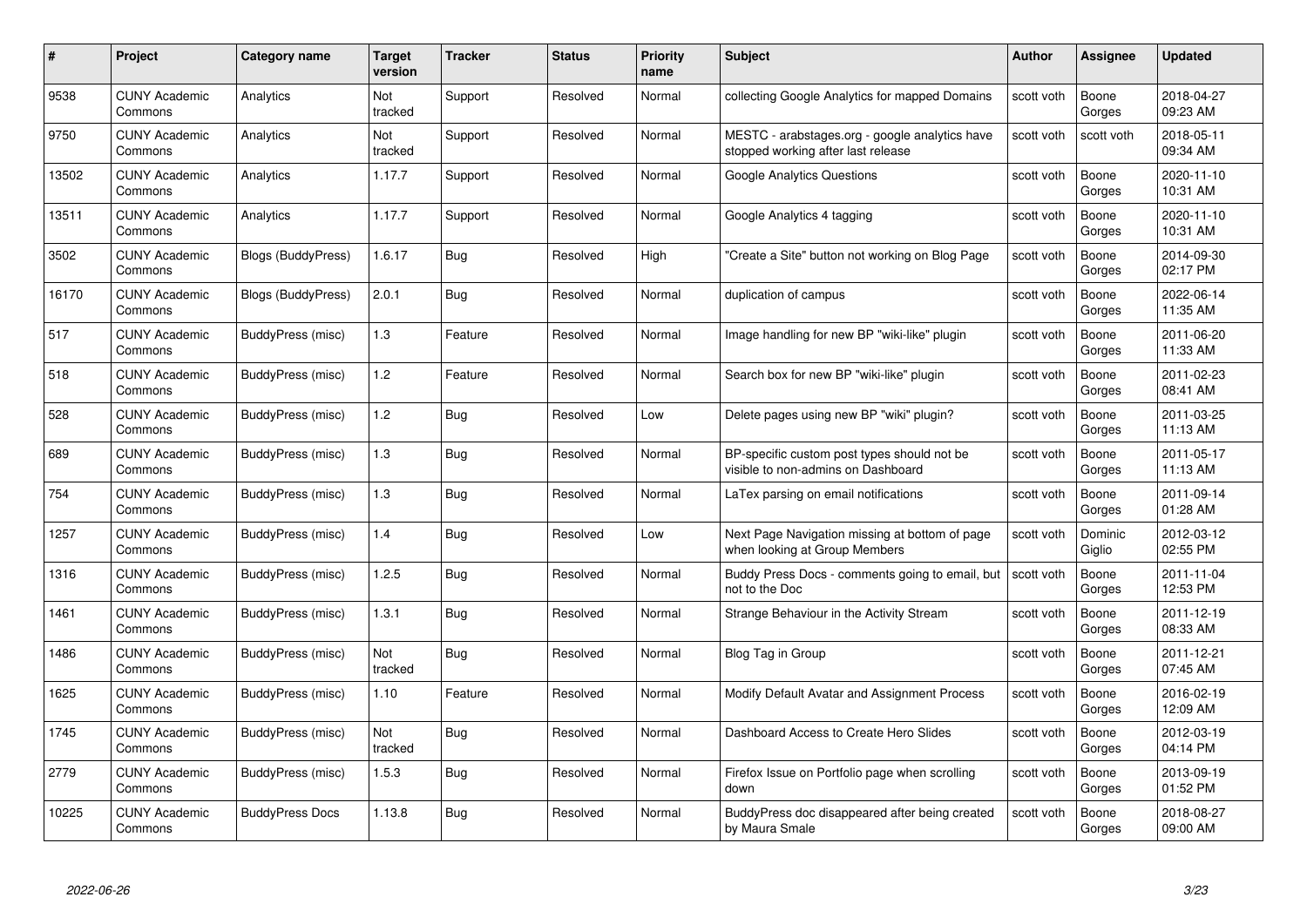| #     | Project                         | Category name          | Target<br>version | <b>Tracker</b> | <b>Status</b> | <b>Priority</b><br>name | <b>Subject</b>                                                                  | <b>Author</b> | <b>Assignee</b> | <b>Updated</b>         |
|-------|---------------------------------|------------------------|-------------------|----------------|---------------|-------------------------|---------------------------------------------------------------------------------|---------------|-----------------|------------------------|
| 13021 | <b>CUNY Academic</b><br>Commons | <b>BuddyPress Docs</b> |                   | Support        | Resolved      | Normal                  | new group library question                                                      | scott voth    | Boone<br>Gorges | 2020-07-07<br>02:55 PM |
| 4580  | <b>CUNY Academic</b><br>Commons | Commons In A Box       | Not<br>tracked    | Support        | Resolved      | Normal                  | Unable to register account on CBOX Demo Site                                    | scott voth    | Boone<br>Gorges | 2015-09-10<br>02:37 PM |
| 9745  | <b>CUNY Academic</b><br>Commons | Commons In A Box       | Not<br>tracked    | Support        | Resolved      | Normal                  | Commons in a Box - Query monitor                                                | scott voth    |                 | 2018-05-09<br>01:24 PM |
| 15507 | <b>CUNY Academic</b><br>Commons | Commons In A Box       | Not<br>tracked    | Support        | Resolved      | Normal                  | <b>CBOX</b>                                                                     | scott voth    | Raymond<br>Hoh  | 2022-03-02<br>02:02 PM |
| 13865 | <b>CUNY Academic</b><br>Commons | <b>Commons Profile</b> | 1.18.4            | Bug            | Resolved      | Normal                  | 'Digital Research Tools' profile nav item is cut off                            | scott voth    | Boone<br>Gorges | 2021-02-09<br>11:05 AM |
| 15152 | <b>CUNY Academic</b><br>Commons | <b>Commons Profile</b> | 1.19.1            | Bug            | Resolved      | Normal                  | padding missing on Commons Profile                                              | scott voth    | Boone<br>Gorges | 2022-01-11<br>04:41 PM |
| 15185 | <b>CUNY Academic</b><br>Commons | <b>Commons Profile</b> | 1.19.2            | Support        | Resolved      | Normal                  | Change "Edit Profile" button to "Edit Public Profile"                           | scott voth    | Boone<br>Gorges | 2022-01-25<br>11:33 AM |
| 2287  | <b>CUNY Academic</b><br>Commons | commonsinabox.org      | Not<br>tracked    | Bug            | Resolved      | Normal                  | User reports he added an entry to the Help &<br>Support Forum - but it was lost | scott voth    | Boone<br>Gorges | 2012-11-21<br>11:27 PM |
| 2316  | <b>CUNY Academic</b><br>Commons | commonsinabox.org      | Not<br>tracked    | Bug            | Resolved      | Normal                  | Commonsinabox.org - group forum - can't access<br>second page of forum posts    | scott voth    | Boone<br>Gorges | 2012-12-03<br>11:57 AM |
| 2435  | <b>CUNY Academic</b><br>Commons | commonsinabox.org      |                   | <b>Bug</b>     | Resolved      | Normal                  | commonsinabox.org - media upload file types                                     | scott voth    | Boone<br>Gorges | 2013-02-13<br>09:58 PM |
| 2484  | <b>CUNY Academic</b><br>Commons | commonsinabox.org      |                   | Bug            | Resolved      | Normal                  | Forum posts are vanishing - can only view last few<br>on Help & Support         | scott voth    | Boone<br>Gorges | 2013-03-01<br>11:19 AM |
| 2518  | <b>CUNY Academic</b><br>Commons | commonsinabox.org      | Not<br>tracked    | <b>Bug</b>     | Resolved      | Normal                  | Lost Access to Upload image files on<br>CommonsinaBox.org                       | scott voth    | Boone<br>Gorges | 2013-03-20<br>01:57 PM |
| 2561  | <b>CUNY Academic</b><br>Commons | commonsinabox.org      | Not<br>tracked    | <b>Bug</b>     | Resolved      | Normal                  | CSS Issues on Commonsinabox.org                                                 | scott voth    | Boone<br>Gorges | 2013-05-16<br>03:31 PM |
| 2585  | <b>CUNY Academic</b><br>Commons | commonsinabox.org      | Not<br>tracked    | <b>Bug</b>     | Resolved      | Normal                  | commonsinbox.org - no "site features" option                                    | scott voth    | Boone<br>Gorges | 2013-05-21<br>09:15 PM |
| 2631  | <b>CUNY Academic</b><br>Commons | commonsinabox.org      | Not<br>tracked    | Bug            | Resolved      | Normal                  | Bullet Points don't display in Forum posts on<br>CBOX.org                       | scott voth    | Boone<br>Gorges | 2014-05-01<br>08:11 PM |
| 2633  | <b>CUNY Academic</b><br>Commons | commonsinabox.org      | Not<br>tracked    | <b>Bug</b>     | Resolved      | Normal                  | Mentions in CBOX.org                                                            | scott voth    | Boone<br>Gorges | 2014-05-01<br>08:12 PM |
| 2965  | <b>CUNY Academic</b><br>Commons | commonsinabox.org      |                   | Support        | Resolved      | High                    | Spammers on commonsinabox.org                                                   | scott voth    | Boone<br>Gorges | 2014-01-19<br>02:56 PM |
| 3841  | <b>CUNY Academic</b><br>Commons | commonsinabox.org      | Not<br>tracked    | <b>Bug</b>     | Resolved      | Normal                  | <b>CBOX.org Registration Plugin Not Working</b>                                 | scott voth    | Boone<br>Gorges | 2016-01-26<br>03:27 PM |
| 6184  | CUNY Academic<br>Commons        | commonsinabox.org      | Not<br>tracked    | Bug            | Resolved      | Normal                  | CBOX Confirm User Registration plugin                                           | scott voth    | Raymond<br>Hoh  | 2018-09-12<br>01:50 PM |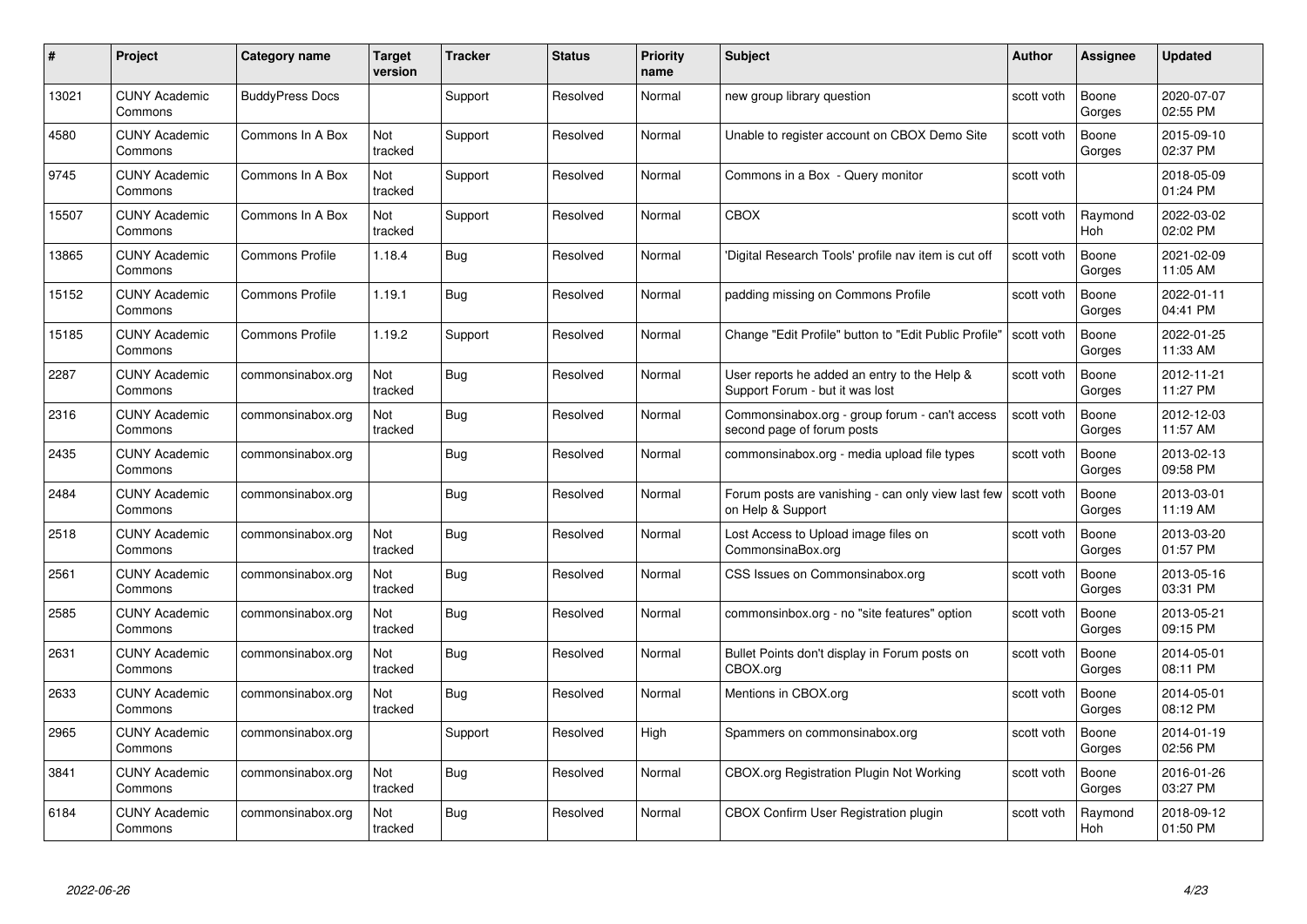| #     | Project                         | Category name      | <b>Target</b><br>version | <b>Tracker</b> | <b>Status</b> | <b>Priority</b><br>name | <b>Subject</b>                                                            | <b>Author</b> | Assignee         | <b>Updated</b>         |
|-------|---------------------------------|--------------------|--------------------------|----------------|---------------|-------------------------|---------------------------------------------------------------------------|---------------|------------------|------------------------|
| 7295  | <b>CUNY Academic</b><br>Commons | commonsinabox.org  | Not<br>tracked           | Support        | Resolved      | High                    | commonsinabox.org performance issues                                      | scott voth    |                  | 2017-01-03<br>10:52 AM |
| 7343  | <b>CUNY Academic</b><br>Commons | commonsinabox.org  | Not<br>tracked           | <b>Bug</b>     | Resolved      | Normal                  | commonsinabox.org - unable to access backend                              | scott voth    |                  | 2017-01-06<br>11:58 AM |
| 9707  | <b>CUNY Academic</b><br>Commons | commonsinabox.org  |                          | Support        | Resolved      | Normal                  | CommonsinaBox.org DEV admin not responding                                | scott voth    |                  | 2018-05-07<br>10:38 AM |
| 11298 | <b>CUNY Academic</b><br>Commons | Courses            | 1.16                     | Feature        | Resolved      | Normal                  | Explore Ways to Make the "Courses" tab More<br>Interesting                | scott voth    | Boone<br>Gorges  | 2019-12-04<br>10:51 AM |
| 14437 | <b>CUNY Academic</b><br>Commons | Courses            | 1.19.0                   | Bug            | Resolved      | Normal                  | Deleted Sites Show Up On Courses Tab                                      | scott voth    | Boone<br>Gorges  | 2022-01-04<br>12:04 PM |
| 3604  | <b>CUNY Academic</b><br>Commons | cuny.is            |                          | Support        | Resolved      | Normal                  | LLJournal CUNY.IS request                                                 | scott voth    | Sarah<br>Morgano | 2014-10-26<br>05:47 PM |
| 6110  | <b>CUNY Academic</b><br>Commons | cuny.is            |                          | Support        | Resolved      | Normal                  | cuny.is Request                                                           | scott voth    | Sarah<br>Morgano | 2016-10-03<br>03:03 AM |
| 8876  | <b>CUNY Academic</b><br>Commons | cuny.is            | 1.12.1                   | Bug            | Resolved      | Normal                  | Groups cannot select cuny is URL that matches<br>their group slug exactly | scott voth    | Boone<br>Gorges  | 2017-11-01<br>03:06 PM |
| 15151 | <b>CUNY Academic</b><br>Commons | Design             | 1.19.7                   | Support        | Resolved      | Normal                  | Commons Main Navigation does not show which<br>tab you are on             | scott voth    | Sara<br>Cannon   | 2022-04-12<br>11:31 AM |
| 4978  | <b>CUNY Academic</b><br>Commons | <b>Directories</b> | 1.9.4                    | Feature        | Resolved      | High                    | On Profile Provide a Way to Enter or Change<br><b>Campus Affiliation</b>  | scott voth    | Boone<br>Gorges  | 2016-01-11<br>10:41 PM |
| 11173 | <b>CUNY Academic</b><br>Commons | Documentation      |                          | Support        | Resolved      | Normal                  | <b>Accessibility Checker</b>                                              | scott voth    | Boone<br>Gorges  | 2019-02-26<br>11:00 PM |
| 11495 | <b>CUNY Academic</b><br>Commons | Documentation      | Not<br>tracked           | Documentation  | Resolved      | Normal                  | New Member Intro Page                                                     | scott voth    | scott voth       | 2020-05-14<br>01:12 PM |
| 11974 | <b>CUNY Academic</b><br>Commons | Documentation      |                          | Feature        | Resolved      | Normal                  | Help tracking down documentation on JetPack                               | scott voth    | scott voth       | 2019-10-12<br>01:08 PM |
| 3082  | <b>CUNY Academic</b><br>Commons | Domain Mapping     | Not<br>tracked           | Support        | Resolved      | Normal                  | Domain Mapping Request - Ruth O'Brien                                     | scott voth    | Boone<br>Gorges  | 2014-03-05<br>07:16 PM |
| 3182  | <b>CUNY Academic</b><br>Commons | Domain Mapping     | Not<br>tracked           | Support        | Resolved      | Normal                  | domain mapping request - muphyinstituteblog.org                           | scott voth    | Matt Gold        | 2014-05-01<br>01:12 PM |
| 3199  | <b>CUNY Academic</b><br>Commons | Domain Mapping     |                          | Support        | Resolved      | Normal                  | domain mapping request - bethanyholmstrom.net                             | scott voth    | Boone<br>Gorges  | 2014-05-08<br>02:40 PM |
| 3269  | <b>CUNY Academic</b><br>Commons | Domain Mapping     | Not<br>tracked           | Support        | Resolved      | Normal                  | Domain mapping request - Natascia Boeri                                   | scott voth    | Boone<br>Gorges  | 2015-11-30<br>03:17 PM |
| 3423  | <b>CUNY Academic</b><br>Commons | Domain Mapping     | Not<br>tracked           | Support        | Resolved      | Normal                  | bkpublicscholars.org Domain Mapping Request                               | scott voth    | Boone<br>Gorges  | 2016-01-26<br>12:08 PM |
| 3478  | CUNY Academic<br>Commons        | Domain Mapping     | 1.7.2                    | Feature        | Resolved      | Normal                  | Google Analytics and Mapped Domains                                       | scott voth    | scott voth       | 2014-11-02<br>09:43 AM |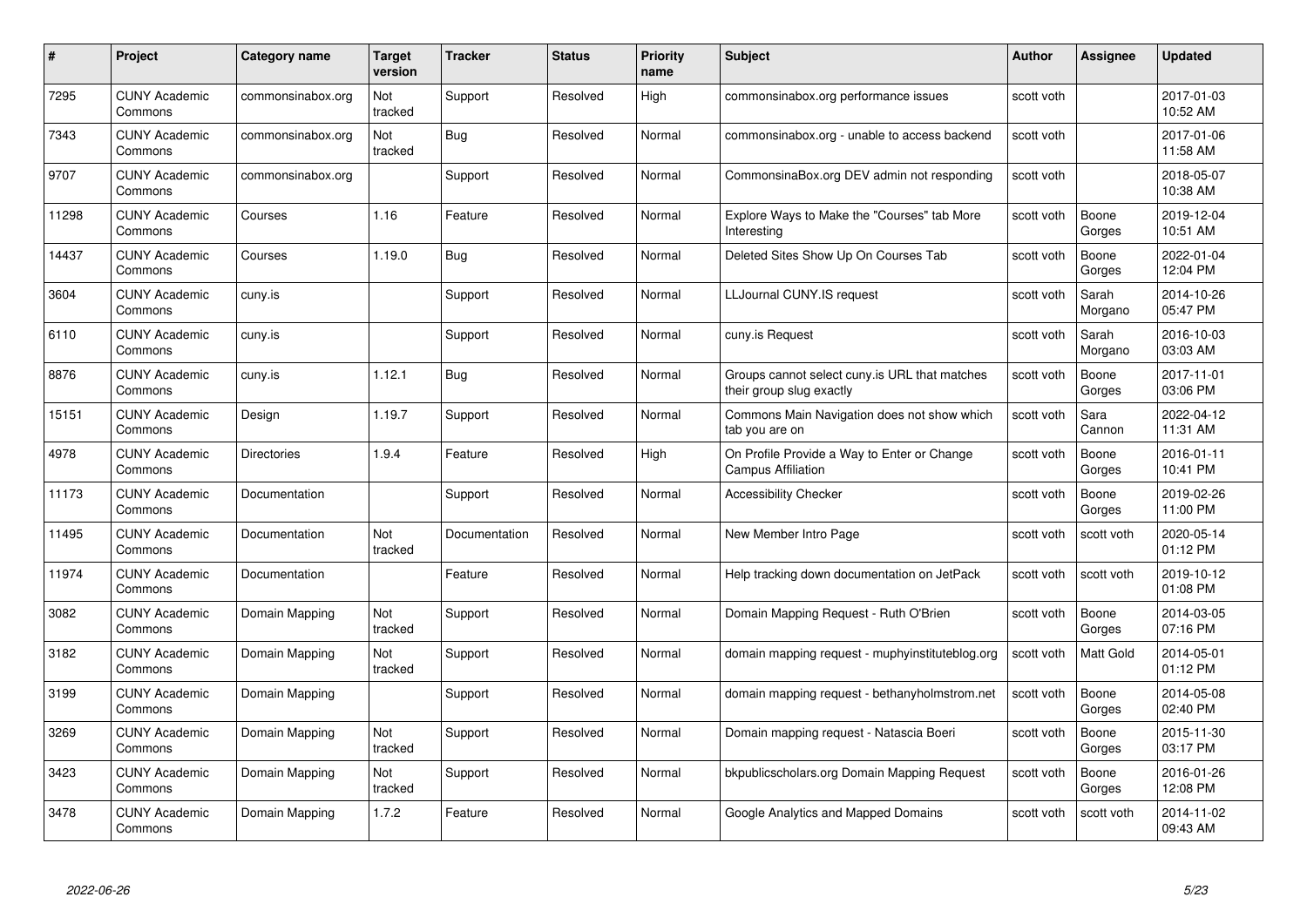| #     | Project                         | Category name  | Target<br>version | <b>Tracker</b> | <b>Status</b> | <b>Priority</b><br>name | <b>Subject</b>                                                                 | <b>Author</b> | <b>Assignee</b>       | <b>Updated</b>         |
|-------|---------------------------------|----------------|-------------------|----------------|---------------|-------------------------|--------------------------------------------------------------------------------|---------------|-----------------------|------------------------|
| 3539  | <b>CUNY Academic</b><br>Commons | Domain Mapping | Not<br>tracked    | Support        | Resolved      | Normal                  | Domain Mapping Request for ACERT                                               | scott voth    | Boone<br>Gorges       | 2015-11-30<br>03:15 PM |
| 3603  | <b>CUNY Academic</b><br>Commons | Domain Mapping | Not<br>tracked    | Support        | Resolved      | Normal                  | Domain Mapping Request - CERG                                                  | scott voth    | scott voth            | 2014-11-19<br>04:28 PM |
| 3621  | <b>CUNY Academic</b><br>Commons | Domain Mapping | Not<br>tracked    | Support        | Resolved      | Normal                  | Question - Google Analytics, Mapped Domains,<br>and WP-Google-Analytics plugin | scott voth    |                       | 2015-04-01<br>09:16 PM |
| 3635  | <b>CUNY Academic</b><br>Commons | Domain Mapping | Not<br>tracked    | Support        | Resolved      | Normal                  | Domain Mapping Request - Keith Miyake                                          | scott voth    | Matt Gold             | 2014-11-10<br>08:15 PM |
| 3753  | <b>CUNY Academic</b><br>Commons | Domain Mapping | Not<br>tracked    | Support        | Resolved      | High                    | Domain mapping request - Sujatha Fernandes                                     | scott voth    | Raymond<br><b>Hoh</b> | 2015-11-30<br>03:11 PM |
| 4571  | <b>CUNY Academic</b><br>Commons | Domain Mapping | Not<br>tracked    | Support        | Resolved      | Normal                  | Domain Mapping Request - Courtney Drayer                                       | scott voth    | Matt Gold             | 2015-09-16<br>05:19 PM |
| 4795  | <b>CUNY Academic</b><br>Commons | Domain Mapping | Not<br>tracked    | Support        | Resolved      | Normal                  | Revert Domain Mapping for<br>http://bkpublicscholars.org/                      | scott voth    | Boone<br>Gorges       | 2015-11-01<br>05:33 PM |
| 4902  | <b>CUNY Academic</b><br>Commons | Domain Mapping | Not<br>tracked    | Support        | Resolved      | Normal                  | domain mapping request - Patrick Sweeney                                       | scott voth    | Boone<br>Gorges       | 2015-12-07<br>01:32 AM |
| 4954  | <b>CUNY Academic</b><br>Commons | Domain Mapping | Not<br>tracked    | Support        | Resolved      | Normal                  | domain mapping request - Talia Schaffer                                        | scott voth    | Boone<br>Gorges       | 2015-12-07<br>01:24 AM |
| 5096  | <b>CUNY Academic</b><br>Commons | Domain Mapping | Not<br>tracked    | Support        | Resolved      | Normal                  | Domain Mapping Request: Lauren Spradlin                                        | scott voth    | scott voth            | 2020-01-21<br>07:30 PM |
| 5344  | <b>CUNY Academic</b><br>Commons | Domain Mapping | Not<br>tracked    | Support        | Resolved      | Normal                  | Domain Mapping Request - Bijan Kimiagar                                        | scott voth    | scott voth            | 2016-03-31<br>10:52 PM |
| 5511  | <b>CUNY Academic</b><br>Commons | Domain Mapping | Not<br>tracked    | Support        | Resolved      | Normal                  | Domain Mapping Request - Artem Altman                                          | scott voth    | scott voth            | 2016-06-16<br>09:46 PM |
| 5617  | <b>CUNY Academic</b><br>Commons | Domain Mapping | Not<br>tracked    | Support        | Resolved      | Normal                  | Domain Mapping Issue - Paul Herbert                                            | scott voth    | Boone<br>Gorges       | 2016-05-30<br>12:04 PM |
| 6135  | <b>CUNY Academic</b><br>Commons | Domain Mapping | Not<br>tracked    | Support        | Resolved      | Normal                  | domain mapping - Patrick Sweeney                                               | scott voth    | Matt Gold             | 2016-10-12<br>11:41 AM |
| 6383  | <b>CUNY Academic</b><br>Commons | Domain Mapping | Not<br>tracked    | Support        | Resolved      | Normal                  | Domain Mapping request - Azriel Genack                                         | scott voth    | Boone<br>Gorges       | 2016-10-21<br>03:48 PM |
| 8624  | <b>CUNY Academic</b><br>Commons | Domain Mapping | Not<br>tracked    | Support        | Resolved      | Normal                  | domain mapping request                                                         | scott voth    | Boone<br>Gorges       | 2017-10-05<br>12:50 PM |
| 9794  | <b>CUNY Academic</b><br>Commons | Domain Mapping | Not<br>tracked    | Support        | Resolved      | Normal                  | domain Mapping request - Joseph Reynolds Van<br>Der Naald                      | scott voth    | Boone<br>Gorges       | 2018-05-22<br>01:54 PM |
| 10180 | <b>CUNY Academic</b><br>Commons | Domain Mapping | 1.13.8            | Support        | Resolved      | Normal                  | domain mapping request - Kelle Cruz                                            | scott voth    | Matt Gold             | 2018-08-29<br>03:23 PM |
| 10796 | CUNY Academic<br>Commons        | Domain Mapping | Not<br>tracked    | Support        | Resolved      | Normal                  | domain mapping request - BMCC OER                                              | scott voth    | <b>Matt Gold</b>      | 2018-12-06<br>07:47 PM |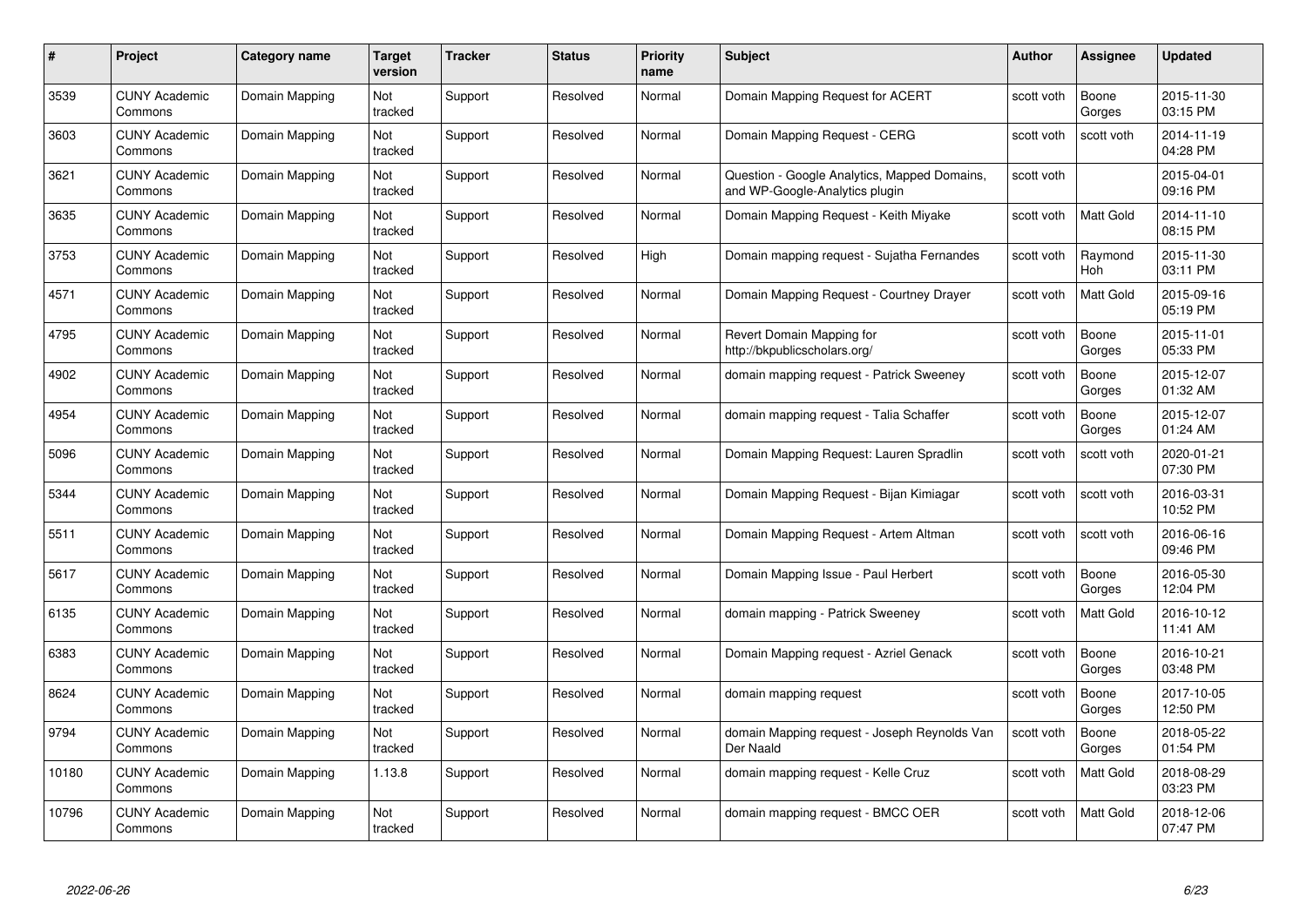| #     | Project                         | Category name  | Target<br>version | <b>Tracker</b> | <b>Status</b> | <b>Priority</b><br>name | <b>Subject</b>                                         | Author     | <b>Assignee</b>       | <b>Updated</b>         |
|-------|---------------------------------|----------------|-------------------|----------------|---------------|-------------------------|--------------------------------------------------------|------------|-----------------------|------------------------|
| 10860 | <b>CUNY Academic</b><br>Commons | Domain Mapping | Not<br>tracked    | Support        | Resolved      | Normal                  | domain mapping for Leah Feder                          | scott voth | Matt Gold             | 2019-01-10<br>01:37 PM |
| 11190 | <b>CUNY Academic</b><br>Commons | Domain Mapping |                   | Support        | Resolved      | Normal                  | Domain Mapping Request - Kate Culkin                   | scott voth | Boone<br>Gorges       | 2019-03-16<br>10:01 AM |
| 11629 | <b>CUNY Academic</b><br>Commons | Domain Mapping | Not<br>tracked    | Support        | Resolved      | Normal                  | domain mapping request                                 | scott voth | Raymond<br><b>Hoh</b> | 2019-07-17<br>10:22 AM |
| 11632 | <b>CUNY Academic</b><br>Commons | Domain Mapping | Not<br>tracked    | Support        | Resolved      | Normal                  | domain mapping request mckinniburg.com                 | scott voth | Raymond<br><b>Hoh</b> | 2019-07-17<br>10:22 AM |
| 11764 | <b>CUNY Academic</b><br>Commons | Domain Mapping | Not<br>tracked    | Support        | Resolved      | Normal                  | Domain Mapping request for literarybronx.com           | scott voth | Boone<br>Gorges       | 2019-08-21<br>05:28 PM |
| 12236 | <b>CUNY Academic</b><br>Commons | Domain Mapping | Not<br>tracked    | Support        | Resolved      | Normal                  | domain mapping request - johnbrenkman.com              | scott voth | Matt Gold             | 2019-12-27<br>09:32 AM |
| 12246 | <b>CUNY Academic</b><br>Commons | Domain Mapping | Not<br>tracked    | Support        | Resolved      | Normal                  | domain mapping - Sam Neylon                            | scott voth | Lihua Wang            | 2020-01-06<br>10:55 AM |
| 12407 | <b>CUNY Academic</b><br>Commons | Domain Mapping | Not<br>tracked    | Support        | Resolved      | Normal                  | Domain Mapping - district15parproject.org              | scott voth | Lihua Wang            | 2020-02-14<br>10:38 AM |
| 12878 | <b>CUNY Academic</b><br>Commons | Domain Mapping | Not<br>tracked    | Support        | Resolved      | Normal                  | Domain Mapping request - Lidia Hernandez Tapia         | scott voth | <b>Matt Gold</b>      | 2020-06-05<br>12:58 PM |
| 12924 | <b>CUNY Academic</b><br>Commons | Domain Mapping | Not<br>tracked    | Support        | Resolved      | Normal                  | Domain Mapping request - Sam Phillips                  | scott voth | Boone<br>Gorges       | 2020-06-12<br>03:29 PM |
| 13004 | <b>CUNY Academic</b><br>Commons | Domain Mapping | Not<br>tracked    | Bug            | Resolved      | Normal                  | Domain Mapping request - Wole                          | scott voth | Matt Gold             | 2020-07-07<br>12:02 PM |
| 13374 | <b>CUNY Academic</b><br>Commons | Domain Mapping |                   | Support        | Resolved      | Normal                  | domain mapping question                                | scott voth |                       | 2020-10-01<br>01:10 PM |
| 13379 | <b>CUNY Academic</b><br>Commons | Domain Mapping | Not<br>tracked    | Support        | Resolved      | Normal                  | Commenting issue with Mapped Domain (Using<br>Jetpack) | scott voth | Raymond<br>Hoh        | 2020-10-13<br>10:02 AM |
| 13407 | <b>CUNY Academic</b><br>Commons | Domain Mapping | Not<br>tracked    | Support        | Resolved      | Normal                  | Remove domain mapping for sexgenlab.org                | scott voth |                       | 2020-09-30<br>11:35 AM |
| 13440 | <b>CUNY Academic</b><br>Commons | Domain Mapping | Not<br>tracked    | Support        | Resolved      | Normal                  | Domain mapping for morrisjustice.org                   | scott voth | Matt Gold             | 2020-10-13<br>02:54 PM |
| 13924 | <b>CUNY Academic</b><br>Commons | Domain Mapping | Not<br>tracked    | Support        | Resolved      | Normal                  | domain mapping - cunyhumanitiesalliance.org            | scott voth | Boone<br>Gorges       | 2021-02-02<br>05:39 PM |
| 14452 | <b>CUNY Academic</b><br>Commons | Domain Mapping | Not<br>tracked    | Support        | Resolved      | Normal                  | domain mapping - hilarieashton.com                     | scott voth | Boone<br>Gorges       | 2021-05-17<br>10:46 AM |
| 15223 | <b>CUNY Academic</b><br>Commons | Domain Mapping | Not<br>tracked    | Support        | Resolved      | Normal                  | domain mapping - preludenyc.org                        | scott voth | Boone<br>Gorges       | 2022-02-02<br>02:24 PM |
| 15253 | CUNY Academic<br>Commons        | Domain Mapping | Not<br>tracked    | Support        | Resolved      | Normal                  | domain mapping - segal film festival                   | scott voth | Matt Gold             | 2022-02-04<br>11:29 AM |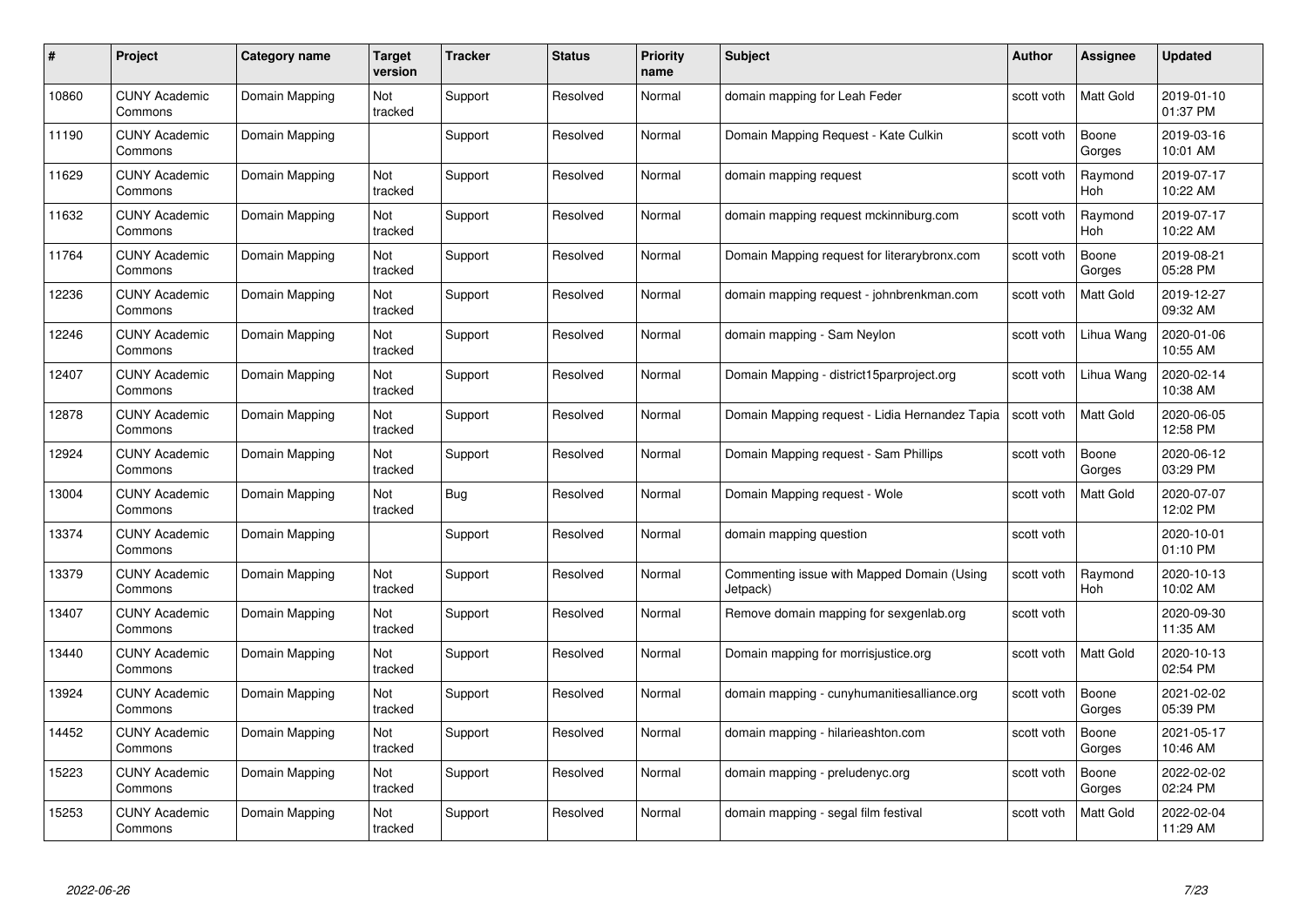| #     | Project                         | <b>Category name</b>       | Target<br>version | <b>Tracker</b> | <b>Status</b> | <b>Priority</b><br>name | <b>Subject</b>                                                                          | <b>Author</b> | <b>Assignee</b>       | <b>Updated</b>         |
|-------|---------------------------------|----------------------------|-------------------|----------------|---------------|-------------------------|-----------------------------------------------------------------------------------------|---------------|-----------------------|------------------------|
| 15395 | <b>CUNY Academic</b><br>Commons | Domain Mapping             | 1.19.5            | Support        | Resolved      | Normal                  | Domain Mapping - Queens College Department of<br><b>Urban Studies</b>                   | scott voth    | Boone<br>Gorges       | 2022-02-22<br>11:40 AM |
| 15626 | <b>CUNY Academic</b><br>Commons | Domain Mapping             | Not<br>tracked    | Support        | Resolved      | Normal                  | domain mapping - Jason tougaw                                                           | scott voth    | Boone<br>Gorges       | 2022-03-15<br>02:10 PM |
| 15810 | <b>CUNY Academic</b><br>Commons | Domain Mapping             | Not<br>tracked    | <b>Bug</b>     | Resolved      | High                    | News Literacy Matters site loading over and over<br>using Chrome                        | scott voth    | Raymond<br>Hoh        | 2022-04-05<br>10:09 AM |
| 15833 | <b>CUNY Academic</b><br>Commons | Domain Mapping             | 1.19.7            | Support        | Resolved      | Normal                  | <b>Block Editor Preview in Chrome</b>                                                   | scott voth    | Raymond<br>Hoh        | 2022-04-07<br>06:05 PM |
| 15965 | <b>CUNY Academic</b><br>Commons | Domain Mapping             | Not<br>tracked    | Support        | Resolved      | Normal                  | Domain Mapping - Joseph van der Naald                                                   | scott voth    | Boone<br>Gorges       | 2022-04-29<br>04:06 PM |
| 16167 | <b>CUNY Academic</b><br>Commons | Domain Mapping             |                   | Bug            | Resolved      | Normal                  | qcurban.org/loading issue                                                               | scott voth    | Boone<br>Gorges       | 2022-05-26<br>03:29 PM |
| 16227 | <b>CUNY Academic</b><br>Commons | Domain Mapping             | Not<br>tracked    | Support        | Resolved      | Normal                  | domain mapping - Sruthi Atmakur-Javdekar                                                | scott voth    | Matt Gold             | 2022-06-15<br>02:34 PM |
| 6536  | <b>CUNY Academic</b><br>Commons | <b>Email Notifications</b> | 1.10              | <b>Bug</b>     | Resolved      | Normal                  | HTML not rendering (Sunday, 12:30 - 1:15PM) -<br>Commons 1.10 Testing                   | scott voth    | Raymond<br><b>Hoh</b> | 2016-11-07<br>10:49 AM |
| 10051 | <b>CUNY Academic</b><br>Commons | <b>Email Notifications</b> | 1.13.8            | Bug            | Resolved      | Normal                  | Tweets and email notifications are not being<br>generated from posts on OpenAtCUNY site | scott voth    | Raymond<br>Hoh        | 2018-08-28<br>12:08 PM |
| 1237  | <b>CUNY Academic</b><br>Commons | Events                     | 1.8               | Feature        | Resolved      | Normal                  | Develop Commons Calendar of Events Plugin                                               | scott voth    | Boone<br>Gorges       | 2016-02-15<br>11:19 PM |
| 4524  | CUNY Academic<br>Commons        | Events                     | 1.9               | Feature        | Resolved      | Normal                  | Create a iCal Feed for Events Calendar                                                  | scott voth    | Raymond<br>Hoh        | 2015-11-09<br>12:55 PM |
| 6539  | <b>CUNY Academic</b><br>Commons | Events                     | 1.10              | <b>Bug</b>     | Resolved      | Normal                  | Event Room numbers don't seem to be persisted<br>Commons 1.10 testing                   | scott voth    | Boone<br>Gorges       | 2016-10-31<br>04:23 PM |
| 3964  | <b>CUNY Academic</b><br>Commons | <b>Group Announcments</b>  | 1.8.17            | <b>Bug</b>     | Resolved      | Normal                  | "There was a problem" error when posting<br>Group Announcement                          | scott voth    | Boone<br>Gorges       | 2015-11-18<br>05:45 PM |
| 1173  | <b>CUNY Academic</b><br>Commons | Group Blogs                | 1.17.0            | Support        | Resolved      | Normal                  | Avatars for group blogs should fall back on group<br>avatar, not admin user's           | scott voth    | Raymond<br>Hoh        | 2020-07-14<br>01:05 PM |
| 4455  | <b>CUNY Academic</b><br>Commons | <b>Group Files</b>         | 1.8.8             | Bug            | Resolved      | High                    | Group Files Download to zip Not working                                                 | scott voth    | Boone<br>Gorges       | 2015-08-19<br>09:58 AM |
| 11754 | <b>CUNY Academic</b><br>Commons | <b>Group Files</b>         | Not<br>tracked    | Support        | Resolved      | Normal                  | Group file folder delete                                                                | scott voth    | Boone<br>Gorges       | 2019-08-15<br>05:10 PM |
| 4407  | <b>CUNY Academic</b><br>Commons | Group Forums               |                   | <b>Bug</b>     | Resolved      | Normal                  | Disable Forum on Existing group is not working                                          | scott voth    | Boone<br>Gorges       | 2015-08-11<br>03:13 PM |
| 6542  | <b>CUNY Academic</b><br>Commons | Group Forums               | 1.10              | Bug            | Resolved      | Normal                  | Embedded image's caption is not rendering -<br>Commons 1.10 testing                     | scott voth    | Raymond<br>Hoh        | 2016-11-01<br>10:59 AM |
| 14817 | CUNY Academic<br>Commons        | Group Forums               | 1.18.20           | Feature        | Resolved      | Normal                  | Embed a Commons Group forum to a Site page                                              | scott voth    | Raymond<br>Hoh        | 2021-10-12<br>11:13 AM |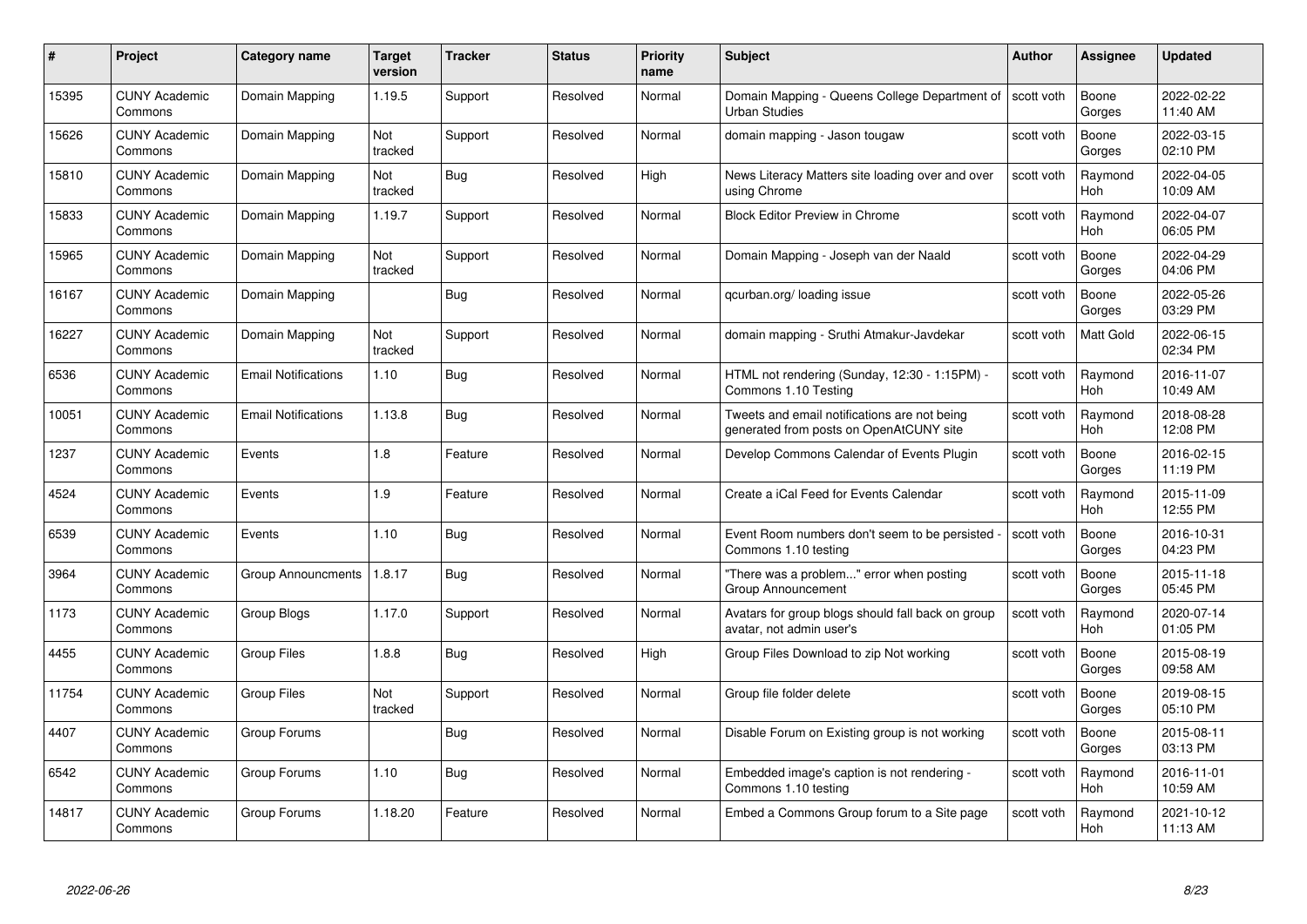| #     | Project                         | Category name   | <b>Target</b><br>version | <b>Tracker</b> | <b>Status</b> | <b>Priority</b><br>name | <b>Subject</b>                                                                     | <b>Author</b> | Assignee              | <b>Updated</b>         |
|-------|---------------------------------|-----------------|--------------------------|----------------|---------------|-------------------------|------------------------------------------------------------------------------------|---------------|-----------------------|------------------------|
| 13410 | <b>CUNY Academic</b><br>Commons | Group Library   | 1.17.5                   | Support        | Resolved      | Normal                  | Group Library Add item with special characters in<br>title                         | scott voth    | Boone<br>Gorges       | 2020-10-01<br>12:40 PM |
| 13933 | <b>CUNY Academic</b><br>Commons | Group Library   | 1.18.4                   | <b>Bug</b>     | Resolved      | Normal                  | Group Library Paging Issue                                                         | scott voth    | Boone<br>Gorges       | 2021-02-09<br>11:05 AM |
| 3931  | <b>CUNY Academic</b><br>Commons | Groups (misc)   | Not<br>tracked           | Support        | Resolved      | Normal                  | "WordPress Help" Avatar                                                            | scott voth    | scott voth            | 2015-03-19<br>09:41 PM |
| 13499 | <b>CUNY Academic</b><br>Commons | Groups (misc)   | 1.17.7                   | Bug            | Resolved      | Normal                  | Student repeatedly loses membership to private<br>class group                      | scott voth    | Raymond<br><b>Hoh</b> | 2020-11-10<br>10:31 AM |
| 14694 | <b>CUNY Academic</b><br>Commons | Groups (misc)   | 1.18.16                  | Bug            | Resolved      | Normal                  | Order by: Newly Created, Alphabetical, etc. Not<br>Working on Groups and Sites tab | scott voth    |                       | 2021-08-10<br>11:16 AM |
| 3081  | <b>CUNY Academic</b><br>Commons | Home Page       |                          | Support        | Resolved      | Normal                  | Lost Access to Create Hero Slides                                                  | scott voth    |                       | 2014-02-27<br>08:06 PM |
| 3335  | <b>CUNY Academic</b><br>Commons | Home Page       | Not<br>tracked           | Support        | Resolved      | Normal                  | Lost Access to Create Hero Slides                                                  | scott voth    | Boone<br>Gorges       | 2014-07-22<br>10:07 PM |
| 3531  | <b>CUNY Academic</b><br>Commons | Home Page       | 1.7                      | Feature        | Resolved      | Normal                  | Let Users Hover over Hero Slides to Stop<br>Animation                              | scott voth    | Daniel Jones          | 2014-10-13<br>05:43 PM |
| 3556  | <b>CUNY Academic</b><br>Commons | Home Page       |                          | Bug            | Resolved      | High                    | Lost Access to Create Hero Slides                                                  | scott voth    |                       | 2014-10-15<br>08:38 PM |
| 4309  | <b>CUNY Academic</b><br>Commons | Home Page       | 1.8.5                    | Feature        | Resolved      | Normal                  | Change Main Navigation Help Link to<br>http://codex.commons.gc.cuny.edu/           | scott voth    |                       | 2015-07-21<br>10:45 AM |
| 11530 | <b>CUNY Academic</b><br>Commons | Home Page       | Not<br>tracked           | <b>Bug</b>     | Resolved      | Normal                  | News Tab on homepage                                                               | scott voth    |                       | 2019-06-10<br>02:04 PM |
| 15159 | <b>CUNY Academic</b><br>Commons | Home Page       | 1.19.1                   | Bug            | Resolved      | Normal                  | My Sites - hyperlinks not working                                                  | scott voth    | Boone<br>Gorges       | 2022-01-06<br>01:38 PM |
| 15788 | <b>CUNY Academic</b><br>Commons | Home Page       | 1.19.7                   | <b>Bug</b>     | Resolved      | Normal                  | long site titles on home page                                                      | scott voth    | Boone<br>Gorges       | 2022-04-12<br>11:31 AM |
| 15808 | <b>CUNY Academic</b><br>Commons | Home Page       | 1.19.7                   | <b>Bug</b>     | Resolved      | Normal                  | Home Page "About" Dropdown                                                         | scott voth    | Sara<br>Cannon        | 2022-04-12<br>11:31 AM |
| 3728  | <b>CUNY Academic</b><br>Commons | Homepage Slides | Not<br>tracked           | Support        | Resolved      | Normal                  | Lost Access to Create Hero Slides                                                  | scott voth    | Boone<br>Gorges       | 2014-12-28<br>02:18 PM |
| 4365  | <b>CUNY Academic</b><br>Commons | Homepage Slides | Not<br>tracked           | Support        | Resolved      | Normal                  | Lost Access to Create Hero Slides                                                  | scott voth    | scott voth            | 2016-03-09<br>06:18 PM |
| 4526  | <b>CUNY Academic</b><br>Commons | Homepage Slides | 1.8.11                   | <b>Bug</b>     | Resolved      | Normal                  | Mousing Over Hero Slide does not stop Animation   scott voth                       |               | Daniel Jones          | 2015-09-18<br>03:53 PM |
| 4842  | <b>CUNY Academic</b><br>Commons | Homepage Slides |                          | Support        | Resolved      | Normal                  | Lost Access to Create Hero Slides                                                  | scott voth    | scott voth            | 2015-10-31<br>03:17 PM |
| 5189  | <b>CUNY Academic</b><br>Commons | Homepage Slides | Not<br>tracked           | Support        | Resolved      | Normal                  | Lost Access to Create Hero Slides                                                  | scott voth    | Boone<br>Gorges       | 2016-02-01<br>10:45 AM |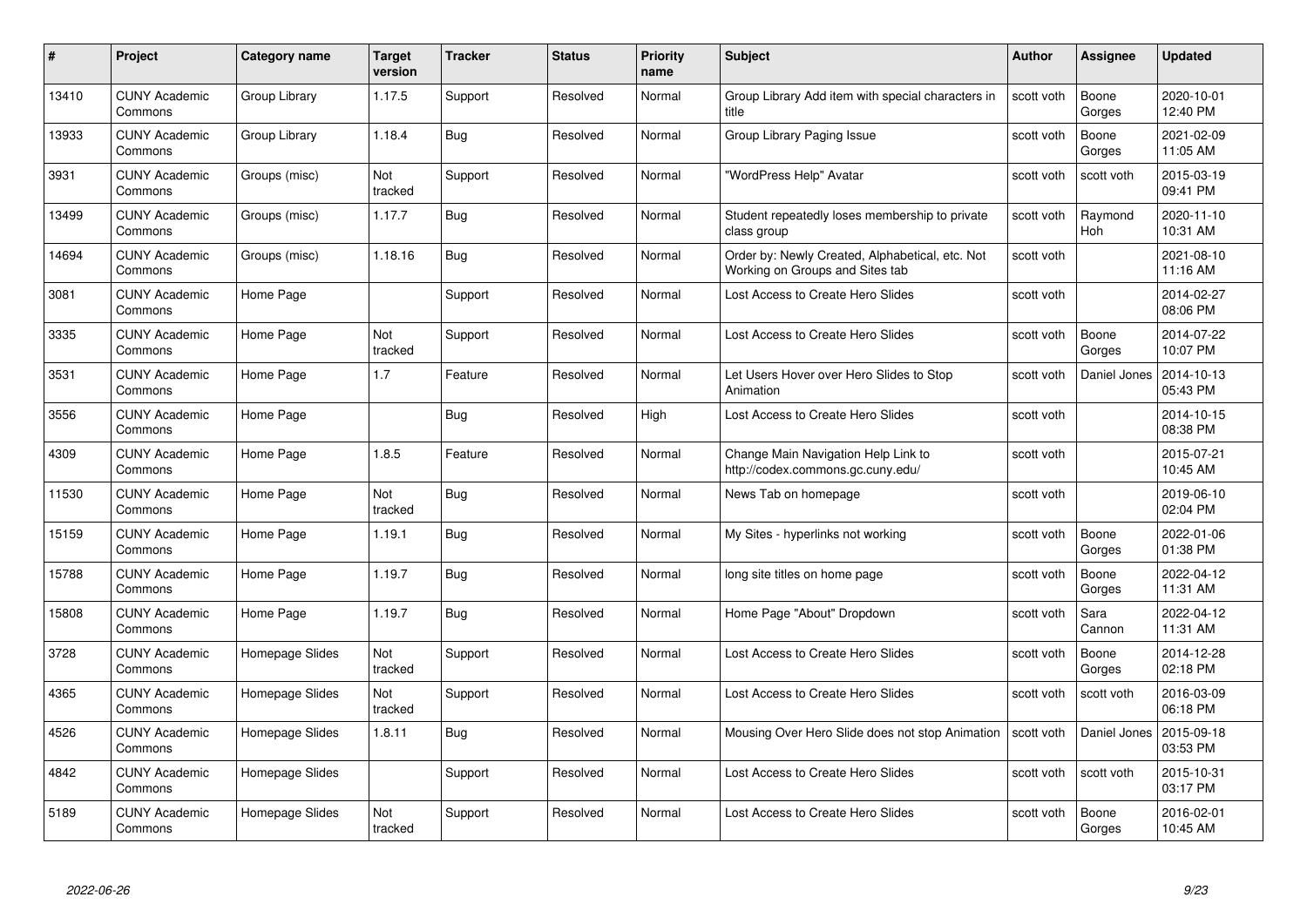| #     | Project                         | Category name                  | Target<br>version | <b>Tracker</b> | <b>Status</b> | <b>Priority</b><br>name | <b>Subject</b>                                                    | Author     | <b>Assignee</b>       | <b>Updated</b>         |
|-------|---------------------------------|--------------------------------|-------------------|----------------|---------------|-------------------------|-------------------------------------------------------------------|------------|-----------------------|------------------------|
| 6512  | <b>CUNY Academic</b><br>Commons | Homepage Slides                | Not<br>tracked    | Support        | Resolved      | Normal                  | Lost permissions to Create Hero slides                            | scott voth | scott voth            | 2016-10-27<br>11:00 PM |
| 6515  | <b>CUNY Academic</b><br>Commons | Homepage Slides                |                   | <b>Bug</b>     | Resolved      | Normal                  | Gallery Posts (i.e. Hero slides) are Not Working                  | scott voth | scott voth            | 2019-09-23<br>03:01 PM |
| 8153  | <b>CUNY Academic</b><br>Commons | Homepage Slides                |                   | <b>Bug</b>     | Resolved      | Normal                  | Hero Slide Permissions                                            | scott voth | Boone<br>Gorges       | 2017-05-17<br>08:29 PM |
| 8589  | <b>CUNY Academic</b><br>Commons | Homepage Slides                | Not<br>tracked    | Support        | Resolved      | Normal                  | lost privileges to create hero slide                              | scott voth | scott voth            | 2017-08-28<br>03:16 PM |
| 9837  | <b>CUNY Academic</b><br>Commons | Homepage Slides                | Not<br>tracked    | Support        | Resolved      | Normal                  | Lost access to create hero slides                                 | scott voth | scott voth            | 2018-05-25<br>10:57 AM |
| 11506 | <b>CUNY Academic</b><br>Commons | Homepage Slides                | 1.15.5            | Bug            | Resolved      | Normal                  | Home Page Slideshow - blank slide                                 | scott voth | Raymond<br>Hoh        | 2019-07-09<br>02:33 PM |
| 12842 | <b>CUNY Academic</b><br>Commons | Homepage Slides                | Not<br>tracked    | Support        | Resolved      | Normal                  | Lost Permissions to add Hero Slides                               | scott voth | scott voth            | 2020-05-21<br>01:11 PM |
| 11671 | <b>CUNY Academic</b><br>Commons | Information<br>Architecture    |                   | Design/UX      | Resolved      | Normal                  | Commons Home Page Access                                          | scott voth | Chris Stein           | 2019-07-30<br>04:39 PM |
| 11591 | <b>CUNY Academic</b><br>Commons | Internal Tools and<br>Workflow | Not<br>tracked    | Support        | Resolved      | Normal                  | Get Licence for Camtasia                                          | scott voth | Matt Gold             | 2019-07-16<br>11:27 AM |
| 5846  | <b>CUNY Academic</b><br>Commons | Membership                     |                   | Support        | Resolved      | Normal                  | Add Undergraduate Member to the Commons                           | scott voth | Matt Gold             | 2016-07-27<br>08:28 AM |
| 6181  | <b>CUNY Academic</b><br>Commons | Membership                     |                   | Support        | Resolved      | Normal                  | Membership Request - Hunter Alum                                  | scott voth | Matt Gold             | 2016-10-10<br>06:43 PM |
| 3522  | <b>CUNY Academic</b><br>Commons | My Commons                     | 1.7               | <b>Bug</b>     | Resolved      | Normal                  | 1.7 Testing - Delete button not working on My<br>Commons          | scott voth | Raymond<br><b>Hoh</b> | 2014-10-08<br>03:13 PM |
| 3523  | <b>CUNY Academic</b><br>Commons | My Commons                     | 1.8               | <b>Bug</b>     | Resolved      | Normal                  | 1.7 Testing - "Reply" and Post Button                             | scott voth | Boone<br>Gorges       | 2015-04-09<br>05:19 PM |
| 10170 | <b>CUNY Academic</b><br>Commons | Non-CUNY sign up<br>codes      | Not<br>tracked    | Support        | Resolved      | Normal                  | Non CUNY Membership request                                       | scott voth | Matt Gold             | 2018-08-17<br>02:28 PM |
| 11500 | <b>CUNY Academic</b><br>Commons | Onboarding                     | 1.15.4            | Support        | Resolved      | Normal                  | Fix Outdated content and links on intro page                      | scott voth | Raymond<br><b>Hoh</b> | 2019-06-25<br>04:22 PM |
| 11985 | <b>CUNY Academic</b><br>Commons | Onboarding                     | 1.15.12           | Support        | Resolved      | Normal                  | Add "Take the Tour" link to Intro page                            | scott voth | Raymond<br><b>Hoh</b> | 2019-10-22<br>11:54 AM |
| 10000 | <b>CUNY Academic</b><br>Commons | Performance                    | Not<br>tracked    | <b>Bug</b>     | Resolved      | Normal                  | Pages display correctly but cannot edit them                      | scott voth | Boone<br>Gorges       | 2018-07-13<br>12:31 PM |
| 4373  | <b>CUNY Academic</b><br>Commons | <b>Public Portfolio</b>        | Not<br>tracked    | Support        | Resolved      | Normal                  | Delete Old "Title" section from Member's public<br>portfolio page | scott voth | Boone<br>Gorges       | 2015-08-04<br>09:01 PM |
| 13493 | CUNY Academic<br>Commons        | <b>Public Portfolio</b>        | 1.17.6            | <b>Bug</b>     | Resolved      | Normal                  | Member Profiles - Free Entry Widget Displays<br>URL encoded text  | scott voth | Boone<br>Gorges       | 2020-10-27<br>11:00 AM |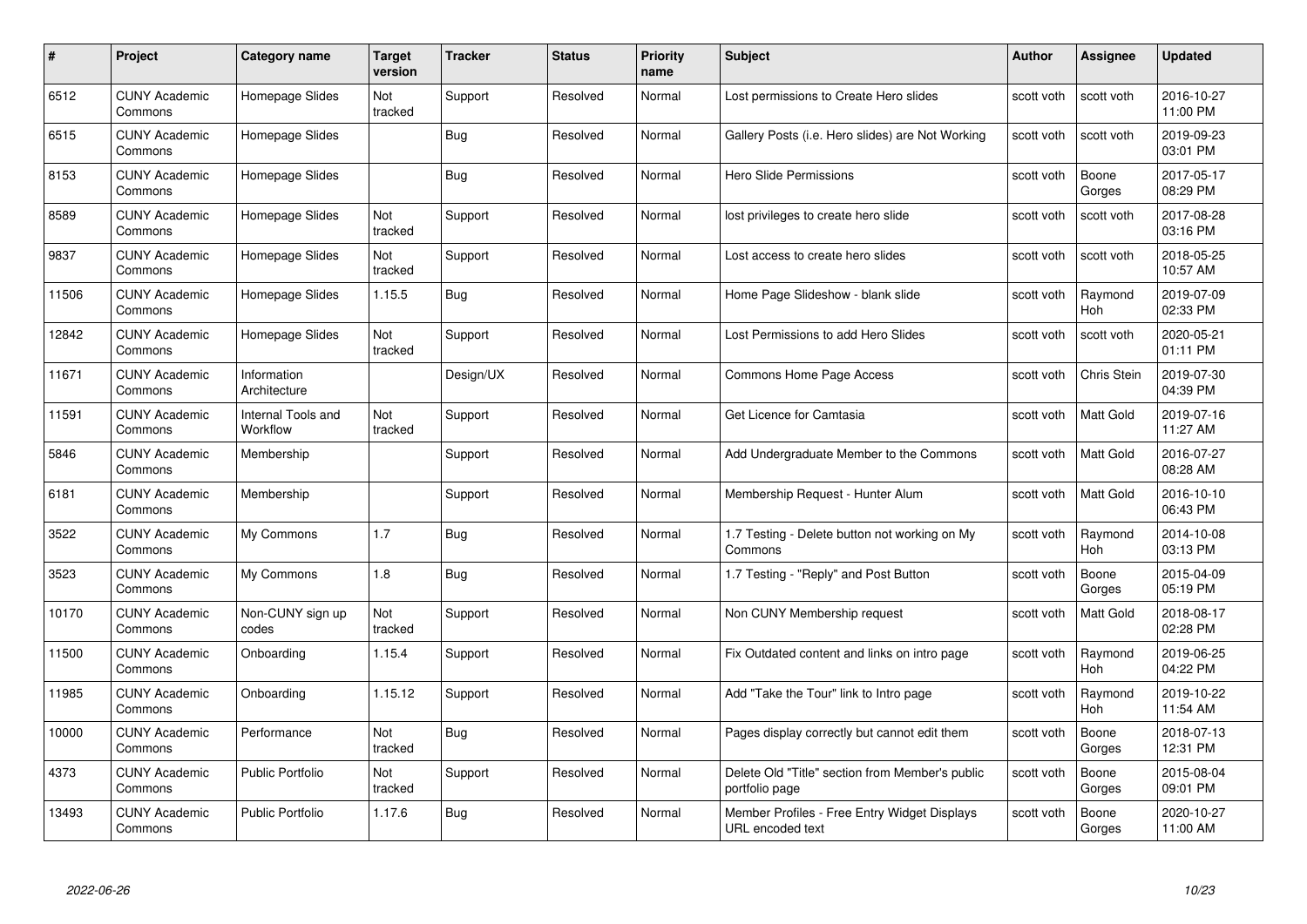| #     | Project                         | <b>Category name</b>    | <b>Target</b><br>version | <b>Tracker</b> | <b>Status</b> | <b>Priority</b><br>name | <b>Subject</b>                                                                    | Author     | Assignee         | <b>Updated</b>         |
|-------|---------------------------------|-------------------------|--------------------------|----------------|---------------|-------------------------|-----------------------------------------------------------------------------------|------------|------------------|------------------------|
| 13494 | <b>CUNY Academic</b><br>Commons | <b>Public Portfolio</b> | 1.17.6                   | Bug            | Resolved      | Normal                  | Brief Descriptor and About You Profile Fields do<br>not display on mobile devices | scott voth | Boone<br>Gorges  | 2020-10-27<br>11:00 AM |
| 13604 | <b>CUNY Academic</b><br>Commons | Public Portfolio        | 2.0.0                    | Support        | Resolved      | Normal                  | Public Profile on Mobile Format                                                   | scott voth | Boone<br>Gorges  | 2022-05-26<br>11:36 AM |
| 1936  | <b>CUNY Academic</b><br>Commons | Redmine                 | Not<br>tracked           | <b>Bug</b>     | Resolved      | Normal                  | Redmine email notifications                                                       | scott voth |                  | 2012-06-15<br>11:59 AM |
| 4445  | <b>CUNY Academic</b><br>Commons | Registration            | Not<br>tracked           | Bug            | Resolved      | Normal                  | user alisonorlando is trying to register - no email<br>received                   | scott voth | Boone<br>Gorges  | 2015-08-20<br>12:35 PM |
| 6111  | <b>CUNY Academic</b><br>Commons | Registration            |                          | Support        | Resolved      | Normal                  | Manually Activate Member Account - Sunjum<br>Hussain                              | scott voth |                  | 2016-10-11<br>08:21 PM |
| 7625  | <b>CUNY Academic</b><br>Commons | Registration            | Not<br>tracked           | Bug            | Resolved      | Normal                  | User unable to register - gets "Forbidden"<br>message                             | scott voth |                  | 2017-11-15<br>01:44 PM |
| 3528  | <b>CUNY Academic</b><br>Commons | Server                  | Not<br>tracked           | <b>Bug</b>     | Resolved      | High                    | Slow Response Time                                                                | scott voth | <b>Matt Gold</b> | 2016-01-26<br>05:11 PM |
| 3551  | <b>CUNY Academic</b><br>Commons | Server                  | Not<br>tracked           | <b>Bug</b>     | Resolved      | Normal                  | Slow Response Time                                                                | scott voth | <b>Matt Gold</b> | 2014-11-11<br>02:31 PM |
| 3713  | <b>CUNY Academic</b><br>Commons | Server                  |                          | Support        | Resolved      | Normal                  | Slow Response Time                                                                | scott voth | <b>Matt Gold</b> | 2014-12-13<br>04:25 PM |
| 4107  | <b>CUNY Academic</b><br>Commons | Server                  | Not<br>tracked           | <b>Bug</b>     | Resolved      | Normal                  | Slow Response Time and "Error establishing a<br>database connection"              | scott voth |                  | 2015-06-11<br>09:33 AM |
| 4685  | <b>CUNY Academic</b><br>Commons | Server                  | Not<br>tracked           | <b>Bug</b>     | Resolved      | Immediate               | Response Time Poor - Unable to connect to<br>database                             | scott voth |                  | 2015-09-28<br>09:16 PM |
| 4766  | <b>CUNY Academic</b><br>Commons | Server                  |                          | Bug            | Resolved      | High                    | Sites Not Responding - Commons and CBOX                                           | scott voth |                  | 2015-10-13<br>01:05 PM |
| 5032  | <b>CUNY Academic</b><br>Commons | Server                  |                          | Support        | Resolved      | Normal                  | Error establishing a database connection                                          | scott voth |                  | 2015-12-14<br>08:46 PM |
| 5089  | <b>CUNY Academic</b><br>Commons | Server                  | 1.9.4                    | Support        | Resolved      | Urgent                  | response time sluggish                                                            | scott voth | Boone<br>Gorges  | 2016-01-11<br>10:16 PM |
| 5271  | <b>CUNY Academic</b><br>Commons | Server                  |                          | Support        | Resolved      | High                    | CBOX and Commons sites down?                                                      | scott voth |                  | 2016-02-28<br>12:30 PM |
| 5295  | <b>CUNY Academic</b><br>Commons | Server                  | Not<br>tracked           | Bug            | Resolved      | Normal                  | Lousy Response Time and sporadic timeouts                                         | scott voth |                  | 2016-03-15<br>10:03 AM |
| 5747  | <b>CUNY Academic</b><br>Commons | Server                  |                          | Bug            | Resolved      | Urgent                  | Commons Site seems to be down                                                     | scott voth |                  | 2016-06-27<br>09:16 PM |
| 8325  | <b>CUNY Academic</b><br>Commons | Server                  | Not<br>tracked           | Support        | Resolved      | Normal                  | intermittent server issues                                                        | scott voth | Boone<br>Gorges  | 2017-07-01<br>10:57 AM |
| 14986 | <b>CUNY Academic</b><br>Commons | Server                  | Not<br>tracked           | <b>Bug</b>     | Resolved      | High                    | Commons Site Down?                                                                | scott voth | Boone<br>Gorges  | 2021-11-23<br>04:21 PM |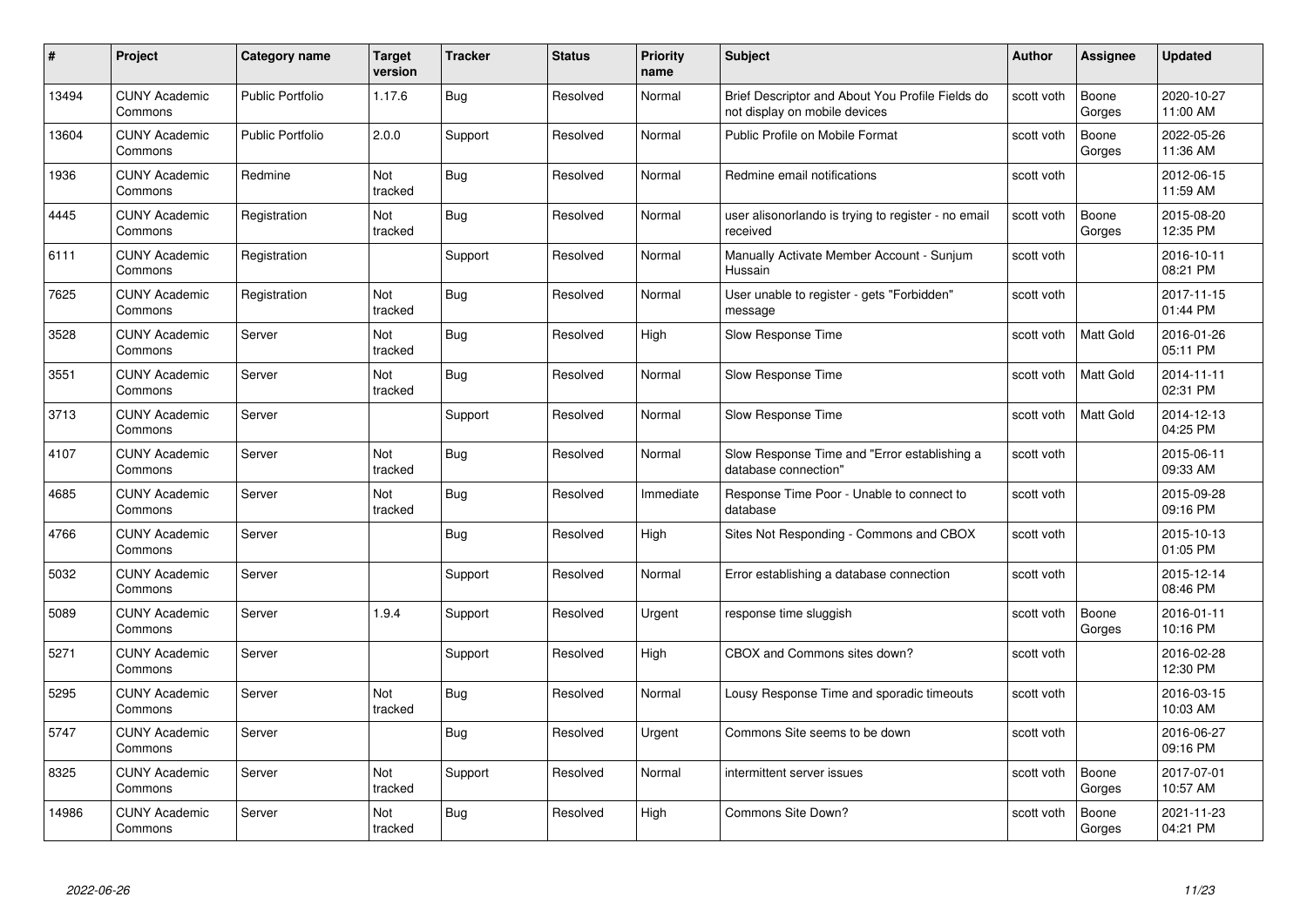| #     | Project                         | <b>Category name</b>     | <b>Target</b><br>version | <b>Tracker</b> | <b>Status</b> | <b>Priority</b><br>name | <b>Subject</b>                                                                              | <b>Author</b> | <b>Assignee</b> | <b>Updated</b>         |
|-------|---------------------------------|--------------------------|--------------------------|----------------|---------------|-------------------------|---------------------------------------------------------------------------------------------|---------------|-----------------|------------------------|
| 13492 | <b>CUNY Academic</b><br>Commons | Shortcodes and<br>embeds | 1.17.6                   | Support        | Resolved      | Normal                  | customized handler for quizlet embeds                                                       | scott voth    | Boone<br>Gorges | 2020-10-27<br>11:00 AM |
| 15267 | <b>CUNY Academic</b><br>Commons | Shortcodes and<br>embeds | 1.19.4                   | Feature        | Resolved      | Normal                  | Embed a Microsoft Form                                                                      | scott voth    | Boone<br>Gorges | 2022-02-22<br>11:01 AM |
| 14250 | <b>CUNY Academic</b><br>Commons | Support                  | Not<br>tracked           | Support        | Resolved      | Normal                  | migrate new site to old url                                                                 | scott voth    |                 | 2021-04-13<br>07:41 PM |
| 14697 | <b>CUNY Academic</b><br>Commons | Support                  | 1.18.16                  | Support        | Resolved      | Normal                  | Neatline map embed                                                                          | scott voth    | Boone<br>Gorges | 2021-08-10<br>11:16 AM |
| 15160 | <b>CUNY Academic</b><br>Commons | Teaching                 | 1.19.1                   | Support        | Resolved      | Normal                  | <b>OER Checkbox question</b>                                                                | scott voth    | Boone<br>Gorges | 2022-01-11<br>04:41 PM |
| 3348  | <b>CUNY Academic</b><br>Commons | Toolbar                  | 1.6.11                   | <b>Bug</b>     | Resolved      | Normal                  | "Publications on the Commons" option missing on<br>"About" link accessed from the Admin Bar | scott voth    | Boone<br>Gorges | 2014-08-01<br>08:55 AM |
| 11529 | <b>CUNY Academic</b><br>Commons | Twitter page             | 1.15.3                   | Bug            | Resolved      | Normal                  | Twitter sub-menu option showing a lot of blank<br>results                                   | scott voth    | Boone<br>Gorges | 2019-06-10<br>01:04 PM |
| 5828  | <b>CUNY Academic</b><br>Commons | Upgrades                 | 1.9.22                   | Bug            | Resolved      | High                    | New Server - File Uploads                                                                   | scott voth    | Boone<br>Gorges | 2016-08-02<br>12:00 AM |
| 5829  | <b>CUNY Academic</b><br>Commons | Upgrades                 | Not<br>tracked           | <b>Bug</b>     | Resolved      | Normal                  | New Server - Creating a Group - Sometimes get<br>502 error                                  | scott voth    |                 | 2016-08-01<br>11:58 PM |
| 294   | <b>CUNY Academic</b><br>Commons | Wiki                     | 1.0.2                    | <b>Bug</b>     | Resolved      | Normal                  | TagAsCategory extension on the Wiki                                                         | scott voth    | Boone<br>Gorges | 2010-09-02<br>10:53 AM |
| 299   | CUNY Academic<br>Commons        | Wiki                     | 1.0.2                    | Bug            | Resolved      | Normal                  | Wiki Sidebar Search Option                                                                  | scott voth    | Boone<br>Gorges | 2010-09-02<br>10:46 AM |
| 437   | <b>CUNY Academic</b><br>Commons | Wiki                     | Not<br>tracked           | <b>Bug</b>     | Resolved      | High                    | Wiki not displaying images in newer pages                                                   | scott voth    | Boone<br>Gorges | 2010-12-07<br>08:39 AM |
| 438   | <b>CUNY Academic</b><br>Commons | Wiki                     | Not<br>tracked           | Bug            | Resolved      | High                    | lost write privileges on wiki image folder                                                  | scott voth    | Boone<br>Gorges | 2010-12-07<br>10:26 AM |
| 460   | <b>CUNY Academic</b><br>Commons | Wiki                     | Not<br>tracked           | <b>Bug</b>     | Resolved      | Normal                  | Older Images not showing up on Wiki after release   scott voth<br>1.1.1                     |               | Boone<br>Gorges | 2010-12-21<br>04:46 PM |
| 1379  | <b>CUNY Academic</b><br>Commons | Wiki                     | 1.3                      | Bug            | Resolved      | Normal                  | Help Link in the Admin Bar points to old Help<br>Page                                       | scott voth    | Boone<br>Gorges | 2011-12-09<br>09:08 AM |
| 1465  | <b>CUNY Academic</b><br>Commons | Wiki                     | 1.3.4                    | Bug            | Resolved      | Normal                  | TagAsCategory Extension & Wiki Inc Plugin                                                   | scott voth    | Boone<br>Gorges | 2012-01-10<br>08:46 PM |
| 12853 | <b>CUNY Academic</b><br>Commons | WordPress - Media        |                          | Bug            | Resolved      | Normal                  | Download All Media throws error                                                             | scott voth    | Boone<br>Gorges | 2020-05-29<br>09:26 AM |
| 15687 | <b>CUNY Academic</b><br>Commons | WordPress - Media        | 1.19.7                   | Feature        | Resolved      | Normal                  | <b>Embed Microsoft Sway Content</b>                                                         | scott voth    | Boone<br>Gorges | 2022-04-12<br>11:31 AM |
| 371   | <b>CUNY Academic</b><br>Commons | WordPress (misc)         | 1.1                      | Feature        | Resolved      | Normal                  | Google Maps Embed - WordPress Plug-in<br>Request                                            | scott voth    |                 | 2010-11-16<br>05:17 PM |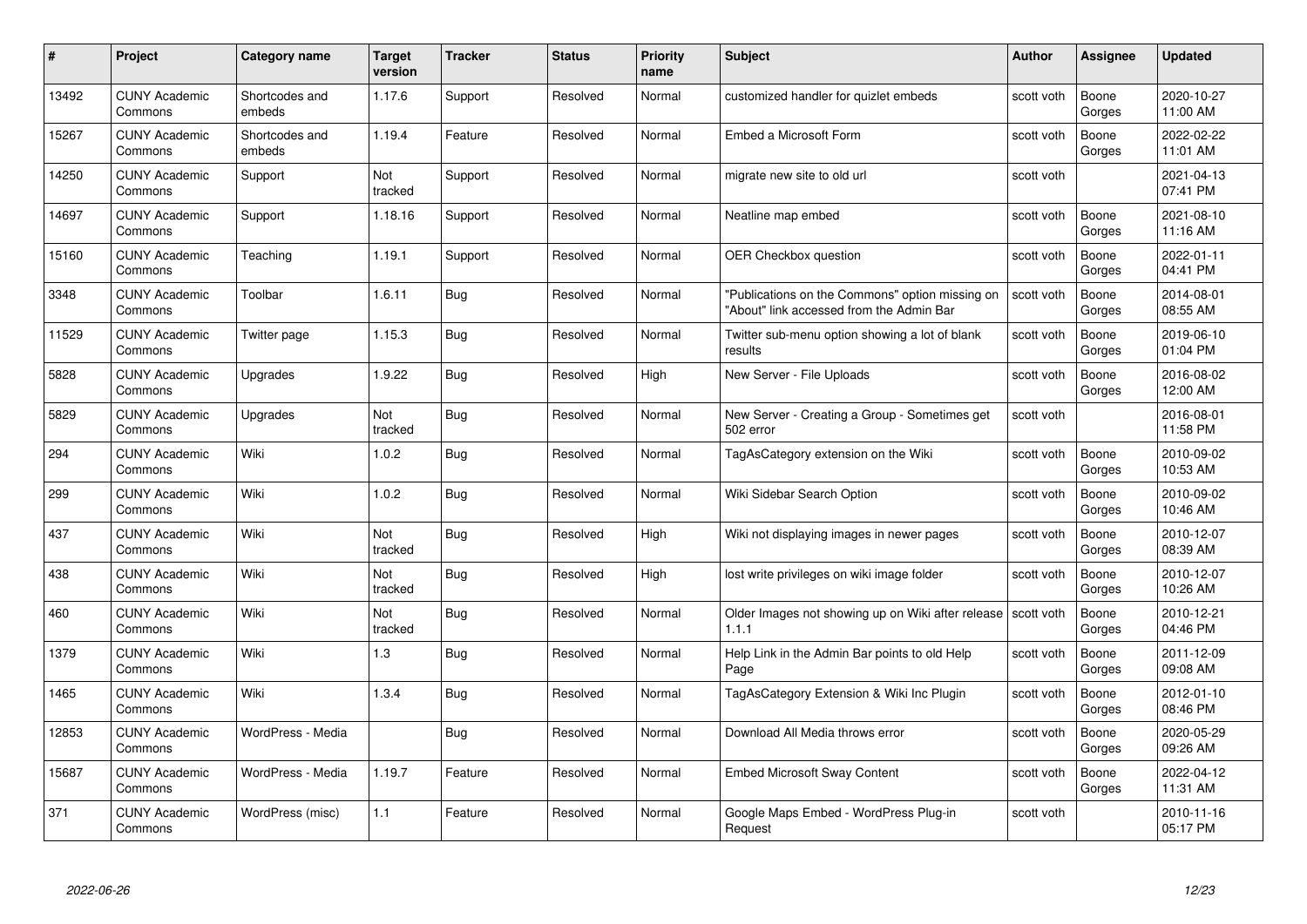| #    | Project                         | <b>Category name</b> | Target<br>version | <b>Tracker</b> | <b>Status</b> | <b>Priority</b><br>name | <b>Subject</b>                                                                | <b>Author</b> | Assignee          | <b>Updated</b>         |
|------|---------------------------------|----------------------|-------------------|----------------|---------------|-------------------------|-------------------------------------------------------------------------------|---------------|-------------------|------------------------|
| 447  | <b>CUNY Academic</b><br>Commons | WordPress (misc)     | 1.1.4             | Bug            | Resolved      | Normal                  | Widgetize Google Gadjets plugin                                               | scott voth    | Boone<br>Gorges   | 2010-12-18<br>12:24 PM |
| 448  | <b>CUNY Academic</b><br>Commons | WordPress (misc)     | 1.1.4             | <b>Bug</b>     | Resolved      | Normal                  | Media Element HTML5 Player Plugin                                             | scott voth    | Boone<br>Gorges   | 2010-12-18<br>11:16 AM |
| 461  | <b>CUNY Academic</b><br>Commons | WordPress (misc)     | 1.1.3             | Bug            | Resolved      | Normal                  | Atahualpa 3.3.3 - does it need to be upgraded for<br>WP 3 ?                   | scott voth    | Boone<br>Gorges   | 2010-12-13<br>09:15 PM |
| 535  | <b>CUNY Academic</b><br>Commons | WordPress (misc)     | 1.1.10            | Bug            | Resolved      | Low                     | Unable to Activate "Apture" Plugin on new blog                                | scott voth    | Boone<br>Gorges   | 2011-03-08<br>08:45 PM |
| 536  | CUNY Academic<br>Commons        | WordPress (misc)     | Not<br>tracked    | Feature        | Resolved      | Low                     | Generate statistics on themes used by Commons<br>bloggers                     | scott voth    | <b>Matt Gold</b>  | 2011-02-20<br>12:44 PM |
| 569  | <b>CUNY Academic</b><br>Commons | WordPress (misc)     | 1.1.10            | Bug            | Resolved      | Normal                  | Issue found switching between Green Park, Woo<br>Canvas Theme, and back again | scott voth    | Boone<br>Gorges   | 2011-02-08<br>05:35 PM |
| 573  | <b>CUNY Academic</b><br>Commons | WordPress (misc)     |                   | Support        | Resolved      | Normal                  | Vimeo Plus                                                                    | scott voth    | scott voth        | 2011-02-13<br>12:03 PM |
| 587  | <b>CUNY Academic</b><br>Commons | WordPress (misc)     | 1.1.10            | Feature        | Resolved      | Normal                  | Zotero Plugin - ZotPress                                                      | scott voth    | Boone<br>Gorges   | 2011-02-21<br>05:44 PM |
| 592  | <b>CUNY Academic</b><br>Commons | WordPress (misc)     | Not<br>tracked    | <b>Bug</b>     | Resolved      | Normal                  | Trouble adding new user to Blog                                               | scott voth    | <b>Matt Gold</b>  | 2011-02-19<br>04:39 PM |
| 594  | <b>CUNY Academic</b><br>Commons | WordPress (misc)     | Not<br>tracked    | Feature        | Resolved      | Normal                  | Add more meaningful error messages when<br>adding users to blogs doesn't work | scott voth    | scott voth        | 2012-01-02<br>09:51 PM |
| 737  | CUNY Academic<br>Commons        | WordPress (misc)     |                   | Feature        | Resolved      | Normal                  | Add Explanation of "Sort & Shuffle" to Atahualpa<br>Codex documentation       | scott voth    | scott voth        | 2011-06-05<br>10:39 AM |
| 1155 | <b>CUNY Academic</b><br>Commons | WordPress (misc)     | 1.2.5             | Feature        | Resolved      | Normal                  | Add Fancybox WordPress plugin                                                 | scott voth    | Boone<br>Gorges   | 2011-09-12<br>05:48 PM |
| 1222 | <b>CUNY Academic</b><br>Commons | WordPress (misc)     | 1.5               | Feature        | Resolved      | Normal                  | <b>Evaluate Premium Themes for "The Commons</b><br>Classified"                | scott voth    | Boone<br>Gorges   | 2011-11-29<br>10:23 AM |
| 1310 | <b>CUNY Academic</b><br>Commons | WordPress (misc)     | $1.3$             | Feature        | Resolved      | Low                     | Zotpress                                                                      | scott voth    |                   | 2011-12-08<br>07:08 PM |
| 1355 | <b>CUNY Academic</b><br>Commons | WordPress (misc)     | $1.3$             | Feature        | Resolved      | Normal                  | Plugin request: Tagline Rotator                                               | scott voth    | Boone<br>Gorges   | 2011-12-08<br>07:04 PM |
| 1396 | <b>CUNY Academic</b><br>Commons | WordPress (misc)     | 1.3.13            | Bug            | Resolved      | Normal                  | InLine Google Docs Plugin Not Working                                         | scott voth    | Boone<br>Gorges   | 2012-05-22<br>11:36 AM |
| 1427 | <b>CUNY Academic</b><br>Commons | WordPress (misc)     | 1.3.5             | Feature        | Resolved      | Normal                  | Plugin Request: jQuery Vertical Accordion Menu                                | scott voth    | Boone<br>Gorges   | 2012-01-16<br>08:17 PM |
| 1444 | <b>CUNY Academic</b><br>Commons | WordPress (misc)     | Future<br>release | Feature        | Resolved      | Normal                  | Plugin Request: Google Analytics For WordPress                                | scott voth    | Dominic<br>Giglio | 2012-07-14<br>09:28 AM |
| 1502 | <b>CUNY Academic</b><br>Commons | WordPress (misc)     | 1.3.4             | Support        | Resolved      | Normal                  | The Commons Classified - ClassiPress Theme                                    | scott voth    | Boone<br>Gorges   | 2012-01-13<br>09:09 AM |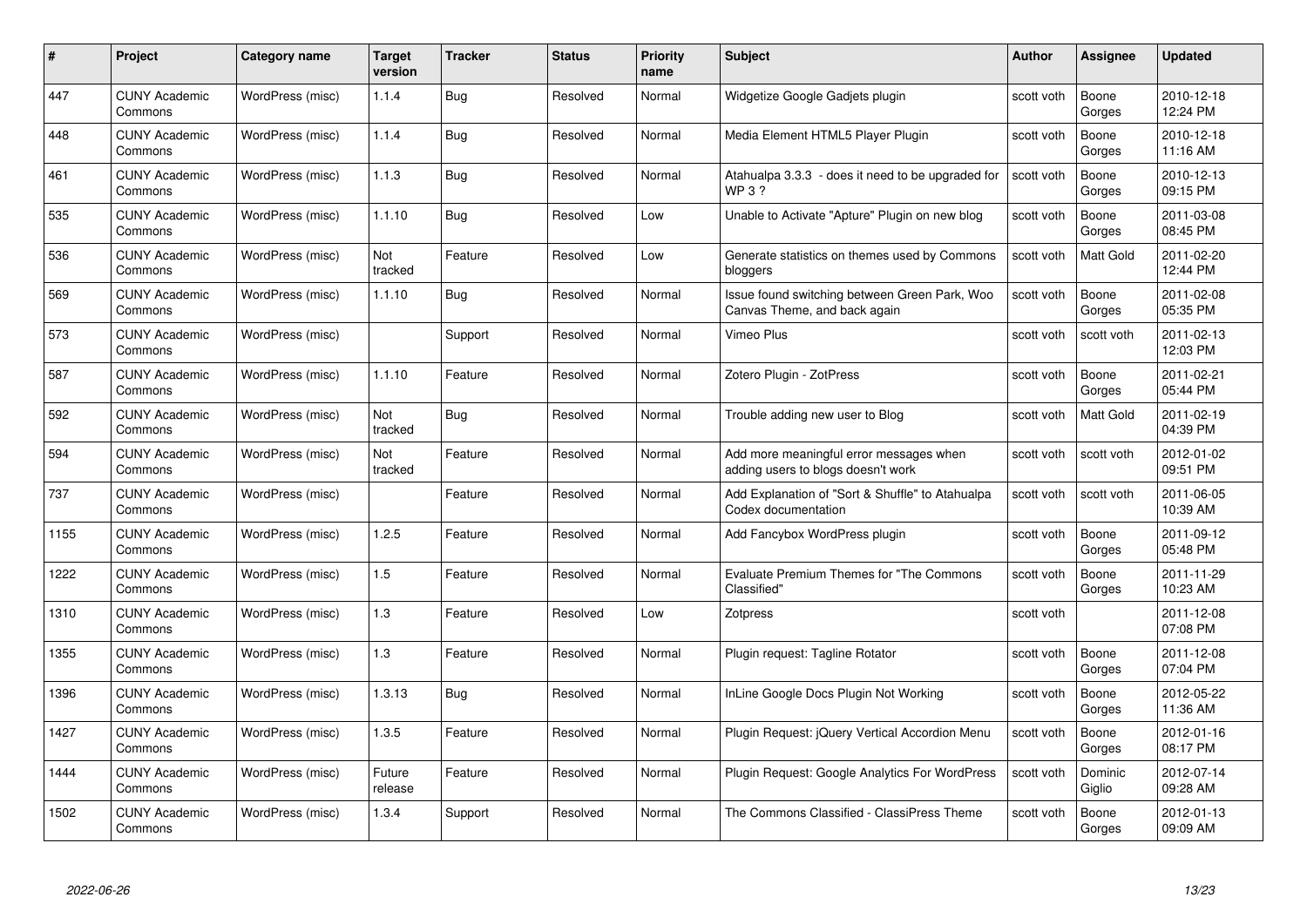| #    | Project                         | <b>Category name</b> | Target<br>version | <b>Tracker</b> | <b>Status</b> | <b>Priority</b><br>name | <b>Subject</b>                                                            | <b>Author</b> | <b>Assignee</b>   | <b>Updated</b>         |
|------|---------------------------------|----------------------|-------------------|----------------|---------------|-------------------------|---------------------------------------------------------------------------|---------------|-------------------|------------------------|
| 1645 | <b>CUNY Academic</b><br>Commons | WordPress (misc)     | 1.3.8             | Bug            | Resolved      | Normal                  | WordTube Plugin can't find "JW Player" - fails to<br>play .swf files      | scott voth    | Boone<br>Gorges   | 2012-02-23<br>07:27 PM |
| 1716 | <b>CUNY Academic</b><br>Commons | WordPress (misc)     | 1.3.9             | Feature        | Resolved      | Normal                  | Plugin Request: Blogger Importer                                          | scott voth    | Boone<br>Gorges   | 2012-03-12<br>11:56 AM |
| 1717 | <b>CUNY Academic</b><br>Commons | WordPress (misc)     | 1.3.9             | <b>Bug</b>     | Resolved      | Normal                  | SimplePie For WP not working - need a writable<br>Cache Folder            | scott voth    | Boone<br>Gorges   | 2012-03-12<br>12:17 PM |
| 1718 | <b>CUNY Academic</b><br>Commons | WordPress (misc)     | 1.4               | Feature        | Resolved      | Normal                  | Plugin Request - Live Journal Importer                                    | scott voth    | Boone<br>Gorges   | 2012-03-19<br>10:48 PM |
| 1719 | CUNY Academic<br>Commons        | WordPress (misc)     | 1.3.9             | Feature        | Resolved      | Normal                  | Plugin Request: RSS Importer                                              | scott voth    | Boone<br>Gorges   | 2012-03-12<br>11:59 AM |
| 1720 | <b>CUNY Academic</b><br>Commons | WordPress (misc)     | 1.3.9             | Feature        | Resolved      | Normal                  | Plugin Request: Tumblr Importer                                           | scott voth    | Boone<br>Gorges   | 2012-03-12<br>11:57 AM |
| 1746 | <b>CUNY Academic</b><br>Commons | WordPress (misc)     | 1.3.10            | Feature        | Resolved      | Normal                  | Max Number of Items in a Tag Cloud                                        | scott voth    | Boone<br>Gorges   | 2012-03-29<br>10:09 AM |
| 1797 | <b>CUNY Academic</b><br>Commons | WordPress (misc)     | 1.3.10.1          | Bug            | Resolved      | Urgent                  | JITP link doesn't seem to be working - "page not<br>redirecting properly" | scott voth    | Boone<br>Gorges   | 2012-03-30<br>08:38 AM |
| 1848 | <b>CUNY Academic</b><br>Commons | WordPress (misc)     | 1.3.13            | <b>Bug</b>     | Resolved      | Normal                  | Having Issues with Saving Menu Changes on the<br><b>Commons Codex</b>     | scott voth    | Boone<br>Gorges   | 2012-04-26<br>07:48 PM |
| 1932 | <b>CUNY Academic</b><br>Commons | WordPress (misc)     | Not<br>tracked    | <b>Bug</b>     | Resolved      | Normal                  | Lost access to Create Hero Slides                                         | scott voth    | Boone<br>Gorges   | 2012-06-12<br>08:34 AM |
| 2009 | CUNY Academic<br>Commons        | WordPress (misc)     | 1.3.17            | Feature        | Resolved      | Urgent                  | New Child Theme for Woo Theme 'Simplicity'                                | scott voth    | Boone<br>Gorges   | 2012-08-01<br>12:25 AM |
| 2080 | <b>CUNY Academic</b><br>Commons | WordPress (misc)     | 1.5.21            | Feature        | Resolved      | Normal                  | Upgrade Woo Canvas to Current Version (5.0) -<br>Responsive               | scott voth    | Dominic<br>Giglio | 2014-03-12<br>01:42 PM |
| 2112 | <b>CUNY Academic</b><br>Commons | WordPress (misc)     | 1.4.5             | <b>Bug</b>     | Resolved      | Normal                  | Codex Slider getting a jquery error                                       | scott voth    | Dominic<br>Giglio | 2012-09-18<br>06:38 PM |
| 2190 | <b>CUNY Academic</b><br>Commons | WordPress (misc)     | Not<br>tracked    | Support        | Resolved      | Normal                  | reset "dlbaker.commons.gc.cuny.edu"                                       | scott voth    | Dominic<br>Giglio | 2012-11-14<br>03:59 PM |
| 2209 | <b>CUNY Academic</b><br>Commons | WordPress (misc)     |                   | Feature        | Resolved      | Normal                  | Install Q & A Plugin on Commonsinabox.org                                 | scott voth    | Boone<br>Gorges   | 2012-10-21<br>10:53 AM |
| 2332 | <b>CUNY Academic</b><br>Commons | WordPress (misc)     | 1.4.20            | Bug            | Resolved      | Normal                  | Arras Theme Slider gets jquery error                                      | scott voth    | Dominic<br>Giglio | 2013-03-01<br>07:55 PM |
| 2347 | <b>CUNY Academic</b><br>Commons | WordPress (misc)     | Not<br>tracked    | <b>Bug</b>     | Resolved      | High                    | higheredexecutivecertificate.commons.gc.cuny.ed<br>u/                     | scott voth    | Boone<br>Gorges   | 2014-05-01<br>08:00 PM |
| 2392 | <b>CUNY Academic</b><br>Commons | WordPress (misc)     | Not<br>tracked    | <b>Bug</b>     | Resolved      | Normal                  | Lost Access to Create Hero Slides                                         | scott voth    | Boone<br>Gorges   | 2013-02-04<br>10:25 AM |
| 2436 | CUNY Academic<br>Commons        | WordPress (misc)     | 1.4.20            | Bug            | Resolved      | Normal                  | Commons News blog - Commons Buzz Slider                                   | scott voth    | Boone<br>Gorges   | 2013-02-28<br>11:27 AM |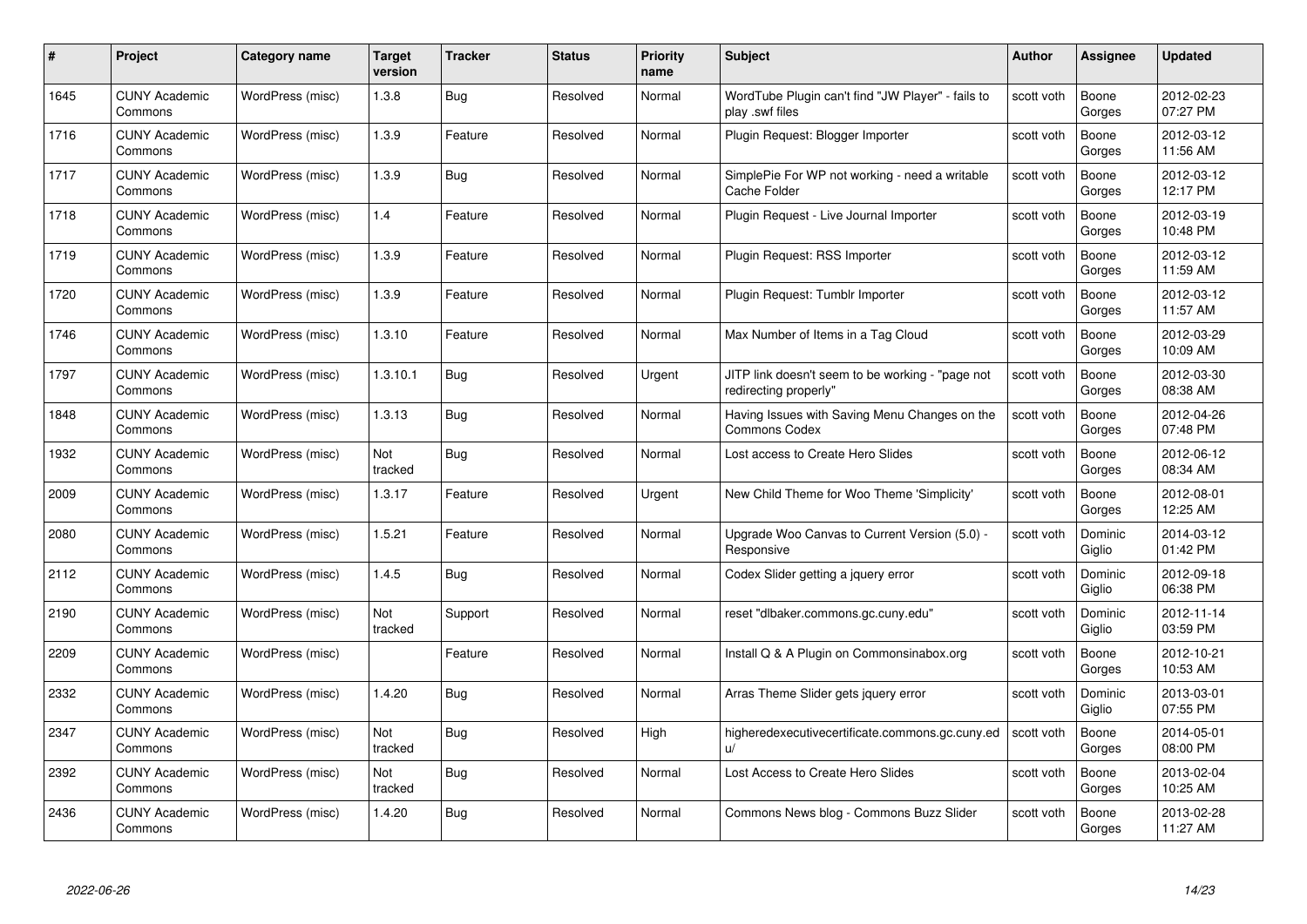| #     | Project                         | <b>Category name</b> | <b>Target</b><br>version | <b>Tracker</b> | <b>Status</b> | <b>Priority</b><br>name | <b>Subject</b>                                             | <b>Author</b> | <b>Assignee</b>       | <b>Updated</b>         |
|-------|---------------------------------|----------------------|--------------------------|----------------|---------------|-------------------------|------------------------------------------------------------|---------------|-----------------------|------------------------|
| 2511  | <b>CUNY Academic</b><br>Commons | WordPress (misc)     |                          | Bug            | Resolved      | Normal                  | Lost Access to Create Hero Slides                          | scott voth    | Boone<br>Gorges       | 2013-03-11<br>10:24 AM |
| 2525  | <b>CUNY Academic</b><br>Commons | WordPress (misc)     | 1.4.25                   | Bug            | Resolved      | Normal                  | Twitter Widget Pro Plugin                                  | scott voth    |                       | 2013-04-21<br>07:34 PM |
| 2581  | <b>CUNY Academic</b><br>Commons | WordPress (misc)     | 1.6.3                    | <b>Bug</b>     | Resolved      | Low                     | <b>Blog Deleted?</b>                                       | scott voth    | Boone<br>Gorges       | 2014-05-12<br>02:46 PM |
| 2679  | <b>CUNY Academic</b><br>Commons | WordPress (misc)     | Not<br>tracked           | Support        | Resolved      | Normal                  | WP Post to PDF plugin Logo                                 | scott voth    | Boone<br>Gorges       | 2014-11-03<br>03:53 PM |
| 2813  | <b>CUNY Academic</b><br>Commons | WordPress (misc)     | 1.5.5                    | Feature        | Resolved      | Normal                  | WordPress plugin request - MailPoet                        | scott voth    | Boone<br>Gorges       | 2013-10-11<br>08:18 PM |
| 2878  | <b>CUNY Academic</b><br>Commons | WordPress (misc)     | Not<br>tracked           | Support        | Resolved      | Normal                  | Domain Mapping Request - Sarah Welsh                       | scott voth    | Boone<br>Gorges       | 2016-01-26<br>12:39 AM |
| 2900  | <b>CUNY Academic</b><br>Commons | WordPress (misc)     |                          | Support        | Resolved      | Normal                  | Theme request - Imbalance2                                 | scott voth    | Boone<br>Gorges       | 2013-11-23<br>10:30 AM |
| 2946  | <b>CUNY Academic</b><br>Commons | WordPress (misc)     |                          | Support        | Resolved      | Normal                  | Help Delete WP site with broken link                       | scott voth    |                       | 2014-02-08<br>09:53 AM |
| 2966  | <b>CUNY Academic</b><br>Commons | WordPress (misc)     |                          | Support        | Resolved      | Normal                  | Lost Access to Create/Deactivate Hero Slides               | scott voth    | Boone<br>Gorges       | 2014-01-20<br>05:06 PM |
| 3424  | <b>CUNY Academic</b><br>Commons | WordPress (misc)     | Not<br>tracked           | Support        | Resolved      | Urgent                  | Getting "Error establishing a database connection"         | scott voth    | Matt Gold             | 2016-01-26<br>12:06 PM |
| 7954  | <b>CUNY Academic</b><br>Commons | WordPress (misc)     | Not<br>tracked           | Support        | Resolved      | Normal                  | Public site not showing up in "Sites"                      | scott voth    | Boone<br>Gorges       | 2017-11-15<br>11:01 AM |
| 8683  | <b>CUNY Academic</b><br>Commons | WordPress (misc)     | 1.11.12                  | Support        | Resolved      | Normal                  | site banner getting overlaid by black WordPress<br>nav bar | scott voth    |                       | 2017-09-11<br>09:32 PM |
| 9675  | <b>CUNY Academic</b><br>Commons | WordPress (misc)     |                          | Support        | Resolved      | Normal                  | Upload html file to new labor forum site                   | scott voth    |                       | 2018-04-30<br>09:15 PM |
| 10071 | <b>CUNY Academic</b><br>Commons | WordPress (misc)     | Not<br>tracked           | <b>Bug</b>     | Resolved      | Normal                  | News Site not displaying                                   | scott voth    |                       | 2018-07-30<br>01:19 PM |
| 10171 | <b>CUNY Academic</b><br>Commons | WordPress (misc)     | Not<br>tracked           | Support        | Resolved      | Normal                  | <b>Migration Question</b>                                  | scott voth    |                       | 2018-09-12<br>01:48 PM |
| 11135 | <b>CUNY Academic</b><br>Commons | WordPress (misc)     | 1.14.7                   | Support        | Resolved      | Normal                  | Add Handler for Piktochart                                 | scott voth    | Raymond<br><b>Hoh</b> | 2019-02-26<br>02:04 PM |
| 12955 | <b>CUNY Academic</b><br>Commons | WordPress (misc)     | 1.16.14                  | Support        | Resolved      | Normal                  | Leaflet JS maps                                            | scott voth    | Boone<br>Gorges       | 2020-06-23<br>10:53 AM |
| 12961 | <b>CUNY Academic</b><br>Commons | WordPress (misc)     | 1.16.14                  | Support        | Resolved      | Normal                  | Embed Loom.com resources                                   | scott voth    | Boone<br>Gorges       | 2020-06-22<br>01:07 PM |
| 12962 | <b>CUNY Academic</b><br>Commons | WordPress (misc)     | 1.16.14                  | Support        | Resolved      | Normal                  | knowmia embed                                              | scott voth    | Boone<br>Gorges       | 2020-06-23<br>02:56 PM |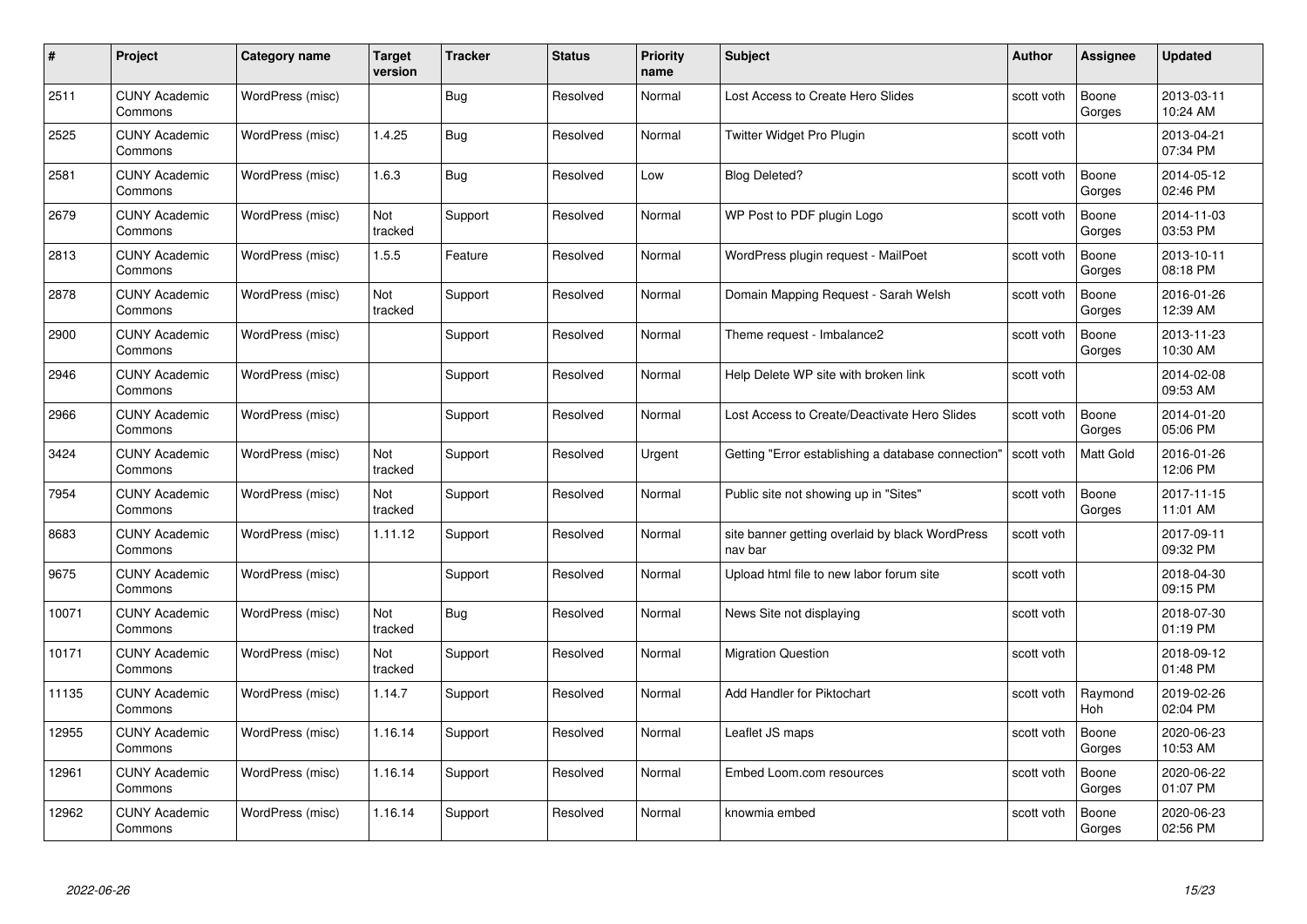| #     | Project                         | Category name                     | Target<br>version | <b>Tracker</b> | <b>Status</b> | <b>Priority</b><br>name | <b>Subject</b>                                               | <b>Author</b> | Assignee        | <b>Updated</b>         |
|-------|---------------------------------|-----------------------------------|-------------------|----------------|---------------|-------------------------|--------------------------------------------------------------|---------------|-----------------|------------------------|
| 15204 | <b>CUNY Academic</b><br>Commons | WordPress (misc)                  |                   | Support        | Resolved      | Normal                  | PDF export replaces Polish letter "I" with "?"               | scott voth    |                 | 2022-01-19<br>04:35 PM |
| 15830 | <b>CUNY Academic</b><br>Commons | WordPress (misc)                  | 1.19.7            | Feature        | Resolved      | Normal                  | zeemaps embed                                                | scott voth    | Boone<br>Gorges | 2022-04-12<br>11:31 AM |
| 3957  | <b>CUNY Academic</b><br>Commons | <b>WordPress</b><br>(Permissions) |                   | Support        | Resolved      | Normal                  | Lost Access to Create Hero Slides                            | scott voth    | Boone<br>Gorges | 2015-03-30<br>08:57 PM |
| 5830  | <b>CUNY Academic</b><br>Commons | <b>WordPress</b><br>(Permissions) | Not<br>tracked    | <b>Bug</b>     | Resolved      | Normal                  | Lost access to create hero slides - please<br>reinstate      | scott voth    | Boone<br>Gorges | 2016-07-25<br>10:01 AM |
| 13312 | <b>CUNY Academic</b><br>Commons | <b>WordPress</b><br>(Permissions) | 1.18.8            | Support        | Resolved      | Normal                  | Site Header Issue Using Teaching Template                    | scott voth    | Jeremy Felt     | 2021-04-13<br>11:21 AM |
| 3200  | <b>CUNY Academic</b><br>Commons | <b>WordPress Plugins</b>          | 1.6.4             | Bug            | Resolved      | Normal                  | Plugin Request: Social Stickers                              | scott voth    | Boone<br>Gorges | 2014-05-21<br>09:53 PM |
| 3358  | <b>CUNY Academic</b><br>Commons | <b>WordPress Plugins</b>          | 1.6.11            | Support        | Resolved      | Normal                  | Plugin Request: GeoMashUp                                    | scott voth    | Boone<br>Gorges | 2014-08-01<br>08:40 AM |
| 3576  | <b>CUNY Academic</b><br>Commons | <b>WordPress Plugins</b>          | 1.7.1             | Support        | Resolved      | Normal                  | Plugin Request: Better Search                                | scott voth    | Boone<br>Gorges | 2014-10-21<br>11:26 AM |
| 3600  | <b>CUNY Academic</b><br>Commons | <b>WordPress Plugins</b>          | 1.7.2             | Support        | Resolved      | Normal                  | New Plugin Request - Meta-Slider                             | scott voth    | Boone<br>Gorges | 2014-11-01<br>02:29 PM |
| 3940  | <b>CUNY Academic</b><br>Commons | <b>WordPress Plugins</b>          | 1.7.16            | Support        | Resolved      | Normal                  | Plugin Request - Amazon Link                                 | scott voth    | Boone<br>Gorges | 2015-03-21<br>08:45 PM |
| 4419  | <b>CUNY Academic</b><br>Commons | <b>WordPress Plugins</b>          | 1.8.8             | Support        | Resolved      | Normal                  | Activate "WordPress Importer" by Default                     | scott voth    | Raymond<br>Hoh  | 2015-08-11<br>08:29 PM |
| 4603  | <b>CUNY Academic</b><br>Commons | <b>WordPress Plugins</b>          |                   | Support        | Resolved      | Normal                  | Plugin Request: Search and Filter                            | scott voth    | Boone<br>Gorges | 2015-09-21<br>11:31 AM |
| 5548  | <b>CUNY Academic</b><br>Commons | <b>WordPress Plugins</b>          | 1.9.15            | Feature        | Resolved      | Normal                  | Plugin Request: Inventory Manager - Michael<br>Madden        | scott voth    |                 | 2016-05-11<br>11:27 PM |
| 5569  | <b>CUNY Academic</b><br>Commons | <b>WordPress Plugins</b>          | 1.9.18            | Feature        | Resolved      | Normal                  | WP Inventory Manager Add-On - Michael Madden                 | scott voth    | Boone<br>Gorges | 2016-06-12<br>10:39 AM |
| 5582  | <b>CUNY Academic</b><br>Commons | <b>WordPress Plugins</b>          | 1.9.17            | Bug            | Resolved      | Normal                  | Visual Composer Not Working with Bridge Theme<br>Anvmore     | scott voth    | Boone<br>Gorges | 2016-06-01<br>10:56 PM |
| 5653  | <b>CUNY Academic</b><br>Commons | <b>WordPress Plugins</b>          | 1.9.19            | Feature        | Resolved      | Normal                  | Plugin Request - Simple Custom Post Order -<br>Cynthia Tobar | scott voth    | Boone<br>Gorges | 2016-06-21<br>10:19 PM |
| 5885  | <b>CUNY Academic</b><br>Commons | <b>WordPress Plugins</b>          | 1.9.24            | Support        | Resolved      | Normal                  | Plugin Request - Knight Lab Timeline                         | scott voth    | Boone<br>Gorges | 2016-08-11<br>10:56 PM |
| 6000  | <b>CUNY Academic</b><br>Commons | <b>WordPress Plugins</b>          | 1.9.27            | <b>Bug</b>     | Resolved      | Normal                  | Unconfirmed Users Plugin is visible on all sites             | scott voth    | Boone<br>Gorges | 2016-09-11<br>09:10 PM |
| 7738  | CUNY Academic<br>Commons        | <b>WordPress Plugins</b>          | 1.10.12           | Feature        | Resolved      | Normal                  | Image Attribution Tagger                                     | scott voth    |                 | 2017-03-02<br>02:22 PM |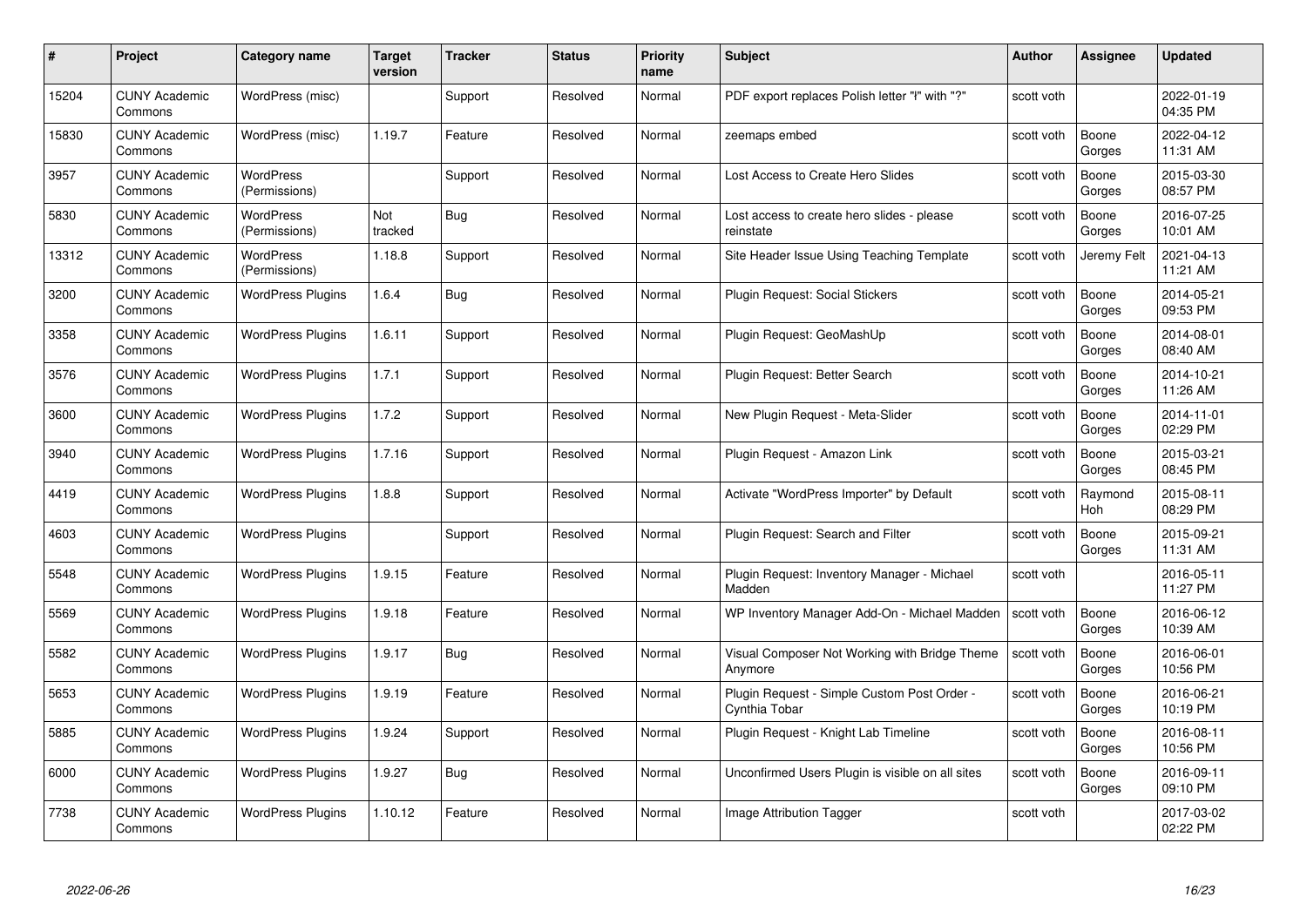| #     | Project                         | Category name            | <b>Target</b><br>version | <b>Tracker</b> | <b>Status</b> | <b>Priority</b><br>name | <b>Subject</b>                                               | <b>Author</b> | <b>Assignee</b>   | <b>Updated</b>         |
|-------|---------------------------------|--------------------------|--------------------------|----------------|---------------|-------------------------|--------------------------------------------------------------|---------------|-------------------|------------------------|
| 7870  | <b>CUNY Academic</b><br>Commons | <b>WordPress Plugins</b> | 1.10.15                  | Feature        | Resolved      | Normal                  | Plugin request: Smush It                                     | scott voth    | Boone<br>Gorges   | 2017-03-31<br>10:28 AM |
| 8149  | <b>CUNY Academic</b><br>Commons | <b>WordPress Plugins</b> | 1.11                     | Support        | Resolved      | Normal                  | Plugin Request - YouTube                                     | scott voth    | Boone<br>Gorges   | 2017-05-15<br>09:54 AM |
| 8454  | <b>CUNY Academic</b><br>Commons | <b>WordPress Plugins</b> | 1.11.9                   | Support        | Resolved      | Normal                  | activate WP Bakery Visual Composer plugin for<br>child theme | scott voth    | Boone<br>Gorges   | 2017-08-10<br>02:09 PM |
| 8706  | <b>CUNY Academic</b><br>Commons | <b>WordPress Plugins</b> | 1.11.13                  | Support        | Resolved      | Normal                  | Plugin Request - Accordion Slider lite                       | scott voth    |                   | 2017-09-22<br>10:01 AM |
| 9053  | <b>CUNY Academic</b><br>Commons | <b>WordPress Plugins</b> | 1.12.6                   | Support        | Resolved      | Normal                  | WPBakery Visual Composer plugin Not Working                  | scott voth    |                   | 2018-01-09<br>07:50 PM |
| 9217  | <b>CUNY Academic</b><br>Commons | <b>WordPress Plugins</b> | 1.12.9                   | Support        | Resolved      | Normal                  | Plugin Request - Text to Speech Widget                       | scott voth    |                   | 2018-02-27<br>11:05 AM |
| 9221  | <b>CUNY Academic</b><br>Commons | <b>WordPress Plugins</b> | 1.16.6                   | Support        | Resolved      | Normal                  | Plugin Request - Quiz and Survey Master                      | scott voth    |                   | 2020-02-25<br>10:55 AM |
| 9370  | <b>CUNY Academic</b><br>Commons | <b>WordPress Plugins</b> | 1.12.11                  | Support        | Resolved      | Normal                  | Text to Speech plugin                                        | scott voth    | Boone<br>Gorges   | 2018-03-27<br>12:47 PM |
| 9572  | <b>CUNY Academic</b><br>Commons | <b>WordPress Plugins</b> | 1.12.13                  | Support        | Resolved      | Normal                  | WordPress Plugin Request - Compact WP Audio<br>Player        | scott voth    | Boone<br>Gorges   | 2018-04-24<br>10:10 AM |
| 9685  | <b>CUNY Academic</b><br>Commons | <b>WordPress Plugins</b> | 1.13.1                   | Support        | Resolved      | Normal                  | Plugin Request - Popup-Maker                                 | scott voth    |                   | 2018-05-08<br>10:52 AM |
| 9878  | <b>CUNY Academic</b><br>Commons | <b>WordPress Plugins</b> | 1.13.3                   | Support        | Resolved      | Normal                  | Popup Maker plugin problems                                  | scott voth    | Raymond<br>Hoh    | 2018-06-06<br>10:44 AM |
| 9959  | <b>CUNY Academic</b><br>Commons | <b>WordPress Plugins</b> |                          | <b>Bug</b>     | Resolved      | Normal                  | Carto Map embed issue                                        | scott voth    |                   | 2018-06-22<br>07:00 PM |
| 10086 | <b>CUNY Academic</b><br>Commons | <b>WordPress Plugins</b> | 1.13.7                   | Support        | Resolved      | Normal                  | plugin request - Custom Facebook Feed                        | scott voth    |                   | 2018-08-06<br>01:29 PM |
| 10104 | <b>CUNY Academic</b><br>Commons | <b>WordPress Plugins</b> | 1.13.8                   | Support        | Resolved      | Normal                  | Plugin request - Advanced Custom Fields PRO                  | scott voth    | <b>Fred Meyer</b> | 2018-08-29<br>05:39 PM |
| 10105 | <b>CUNY Academic</b><br>Commons | <b>WordPress Plugins</b> | 1.13.7                   | Support        | Resolved      | Normal                  | Plugin request: Custom Post Type Widget                      | scott voth    |                   | 2018-08-06<br>01:35 PM |
| 10106 | <b>CUNY Academic</b><br>Commons | <b>WordPress Plugins</b> | 1.13.7                   | Support        | Resolved      | Normal                  | Plugin request - Better Font Awesome                         | scott voth    |                   | 2018-08-06<br>01:38 PM |
| 10107 | <b>CUNY Academic</b><br>Commons | <b>WordPress Plugins</b> | 1.13.8                   | Support        | Resolved      | Normal                  | Plugin request - WP Featherlight                             | scott voth    | Fred Meyer        | 2018-08-29<br>05:39 PM |
| 10111 | <b>CUNY Academic</b><br>Commons | <b>WordPress Plugins</b> | 1.13.7                   | Support        | Resolved      | Normal                  | Plugin request - Glossary                                    | scott voth    |                   | 2018-08-06<br>01:44 PM |
| 10112 | CUNY Academic<br>Commons        | <b>WordPress Plugins</b> | 1.13.7                   | Support        | Resolved      | Normal                  | plugin request - Elementor                                   | scott voth    |                   | 2018-08-06<br>01:45 PM |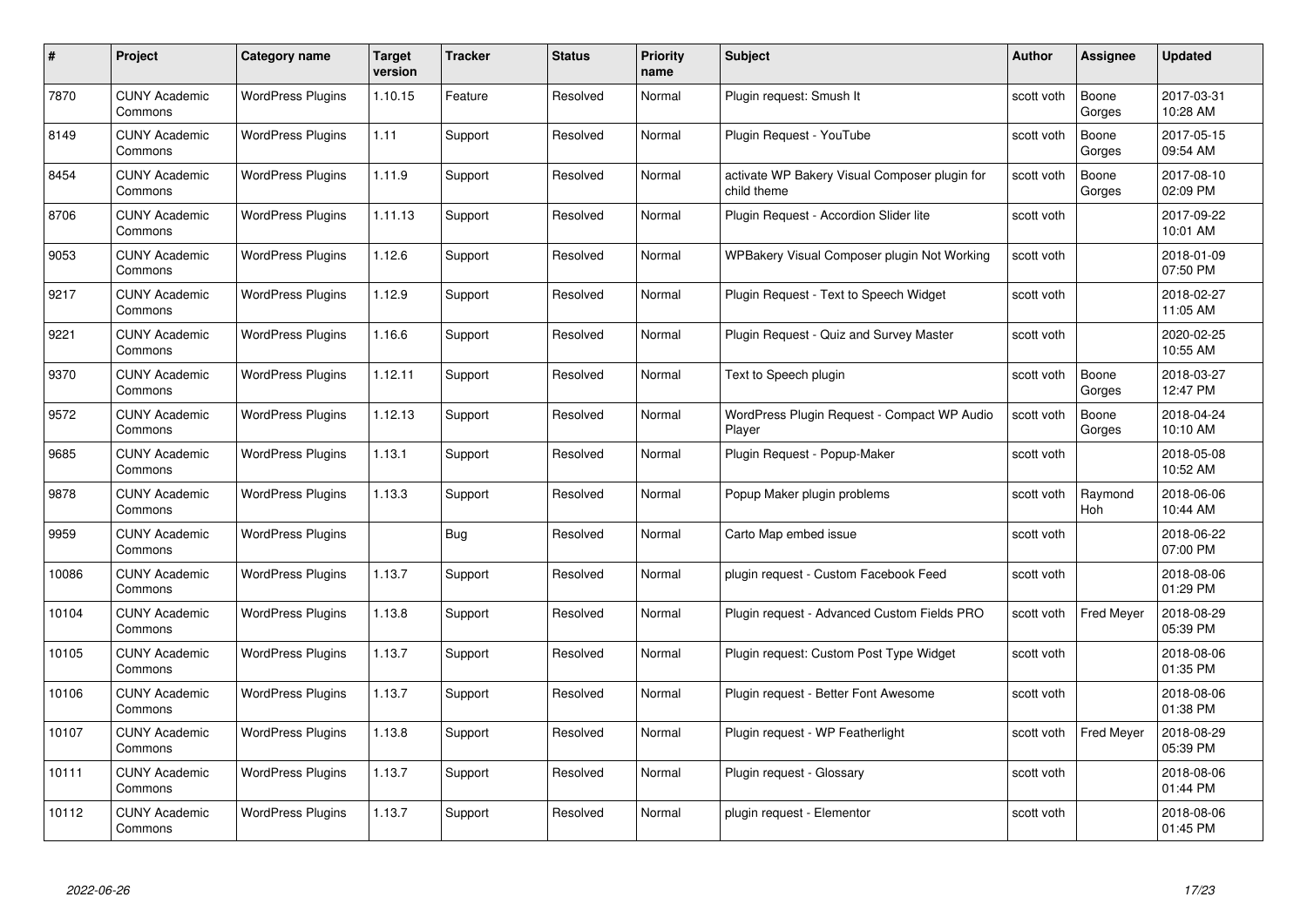| #     | Project                         | <b>Category name</b>     | Target<br>version | <b>Tracker</b> | <b>Status</b> | <b>Priority</b><br>name | <b>Subject</b>                                                              | <b>Author</b> | <b>Assignee</b>       | <b>Updated</b>         |
|-------|---------------------------------|--------------------------|-------------------|----------------|---------------|-------------------------|-----------------------------------------------------------------------------|---------------|-----------------------|------------------------|
| 10173 | <b>CUNY Academic</b><br>Commons | <b>WordPress Plugins</b> | 1.13.8            | Support        | Resolved      | Normal                  | Plugin Request - MapMaker Enhanced Google<br>Maps                           | scott voth    |                       | 2018-08-23<br>08:07 AM |
| 10344 | <b>CUNY Academic</b><br>Commons | <b>WordPress Plugins</b> | 1.13.10           | Support        | Resolved      | Normal                  | Twitter Plugins that are outdated                                           | scott voth    |                       | 2018-09-25<br>10:50 AM |
| 10345 | <b>CUNY Academic</b><br>Commons | <b>WordPress Plugins</b> | 1.13.10           | Support        | Resolved      | Normal                  | Remove "Sociable" Plugin                                                    | scott voth    |                       | 2018-09-25<br>10:54 AM |
| 10348 | <b>CUNY Academic</b><br>Commons | <b>WordPress Plugins</b> | 1.13.10           | Support        | Resolved      | Normal                  | <b>Remove Outdated Plugins</b>                                              | scott voth    |                       | 2018-09-25<br>11:00 AM |
| 10529 | <b>CUNY Academic</b><br>Commons | <b>WordPress Plugins</b> | 1.13.12           | Support        | Resolved      | Normal                  | Plugin Request -<br>https://wordpress.org/plugins/sign-up-sheets/           | scott voth    |                       | 2018-10-23<br>11:36 AM |
| 10792 | <b>CUNY Academic</b><br>Commons | <b>WordPress Plugins</b> | 1.14.2            | Support        | Resolved      | Normal                  | sexgenlabs site - Elementor + Glossary + creative<br>commons license widget | scott voth    | Raymond<br>Hoh        | 2018-12-11<br>11:14 AM |
| 11036 | <b>CUNY Academic</b><br>Commons | <b>WordPress Plugins</b> | 1.14.6            | Feature        | Resolved      | Normal                  | Voicethread embed support                                                   | scott voth    | Raymond<br>Hoh        | 2019-02-12<br>11:28 AM |
| 11037 | <b>CUNY Academic</b><br>Commons | <b>WordPress Plugins</b> | 1.14.6            | Feature        | Resolved      | Normal                  | Padlet embeds                                                               | scott voth    | Raymond<br><b>Hoh</b> | 2019-02-12<br>11:28 AM |
| 11038 | <b>CUNY Academic</b><br>Commons | <b>WordPress Plugins</b> | 1.14.6            | Feature        | Resolved      | Normal                  | Sutori question                                                             | scott voth    | Raymond<br>Hoh        | 2019-02-12<br>11:28 AM |
| 11175 | <b>CUNY Academic</b><br>Commons | <b>WordPress Plugins</b> | Not<br>tracked    | Support        | Resolved      | Normal                  | unsubscribe action not working with Tribulant<br>newsletter plugin          | scott voth    |                       | 2019-02-28<br>04:40 PM |
| 11276 | CUNY Academic<br>Commons        | <b>WordPress Plugins</b> |                   | Support        | Resolved      | Normal                  | unable to embed PDF with PDF Embedder                                       | scott voth    |                       | 2019-05-14<br>05:03 PM |
| 11590 | <b>CUNY Academic</b><br>Commons | <b>WordPress Plugins</b> | 1.15.4            | Support        | Resolved      | Normal                  | deprecate TheThe Tabs and Accordion plugin                                  | scott voth    |                       | 2019-06-25<br>04:22 PM |
| 12149 | <b>CUNY Academic</b><br>Commons | <b>WordPress Plugins</b> | 1.16.1            | Feature        | Resolved      | Normal                  | plugin request - Kadence-bloks                                              | scott voth    |                       | 2019-12-10<br>11:14 AM |
| 12252 | <b>CUNY Academic</b><br>Commons | <b>WordPress Plugins</b> | 1.16.3            | Support        | Resolved      | Normal                  | Pluginiln Request - Atomic Blocks                                           | scott voth    | Boone<br>Gorges       | 2020-01-14<br>10:44 AM |
| 12386 | <b>CUNY Academic</b><br>Commons | <b>WordPress Plugins</b> | 1.16.5            | Bug            | Resolved      | Normal                  | Help site throwing error when publishing pages                              | scott voth    | Boone<br>Gorges       | 2020-02-11<br>10:43 AM |
| 12550 | <b>CUNY Academic</b><br>Commons | <b>WordPress Plugins</b> | 1.16.8            | Support        | Resolved      | Normal                  | Deprecate CommentPress Core?                                                | scott voth    | Boone<br>Gorges       | 2020-03-24<br>11:43 AM |
| 12671 | <b>CUNY Academic</b><br>Commons | <b>WordPress Plugins</b> | 1.16.10           | Bug            | Resolved      | Normal                  | Creative Commons License Not Available With<br><b>Block Editor</b>          | scott voth    | Raymond<br>Hoh        | 2020-04-28<br>11:03 AM |
| 12796 | <b>CUNY Academic</b><br>Commons | <b>WordPress Plugins</b> |                   | Support        | Resolved      | Normal                  | Timeline JS                                                                 | scott voth    |                       | 2020-06-03<br>04:10 PM |
| 13194 | <b>CUNY Academic</b><br>Commons | <b>WordPress Plugins</b> | 1.17.2            | Feature        | Resolved      | Normal                  | <b>Slider Revolution update</b>                                             | scott voth    | Boone<br>Gorges       | 2020-08-25<br>10:40 AM |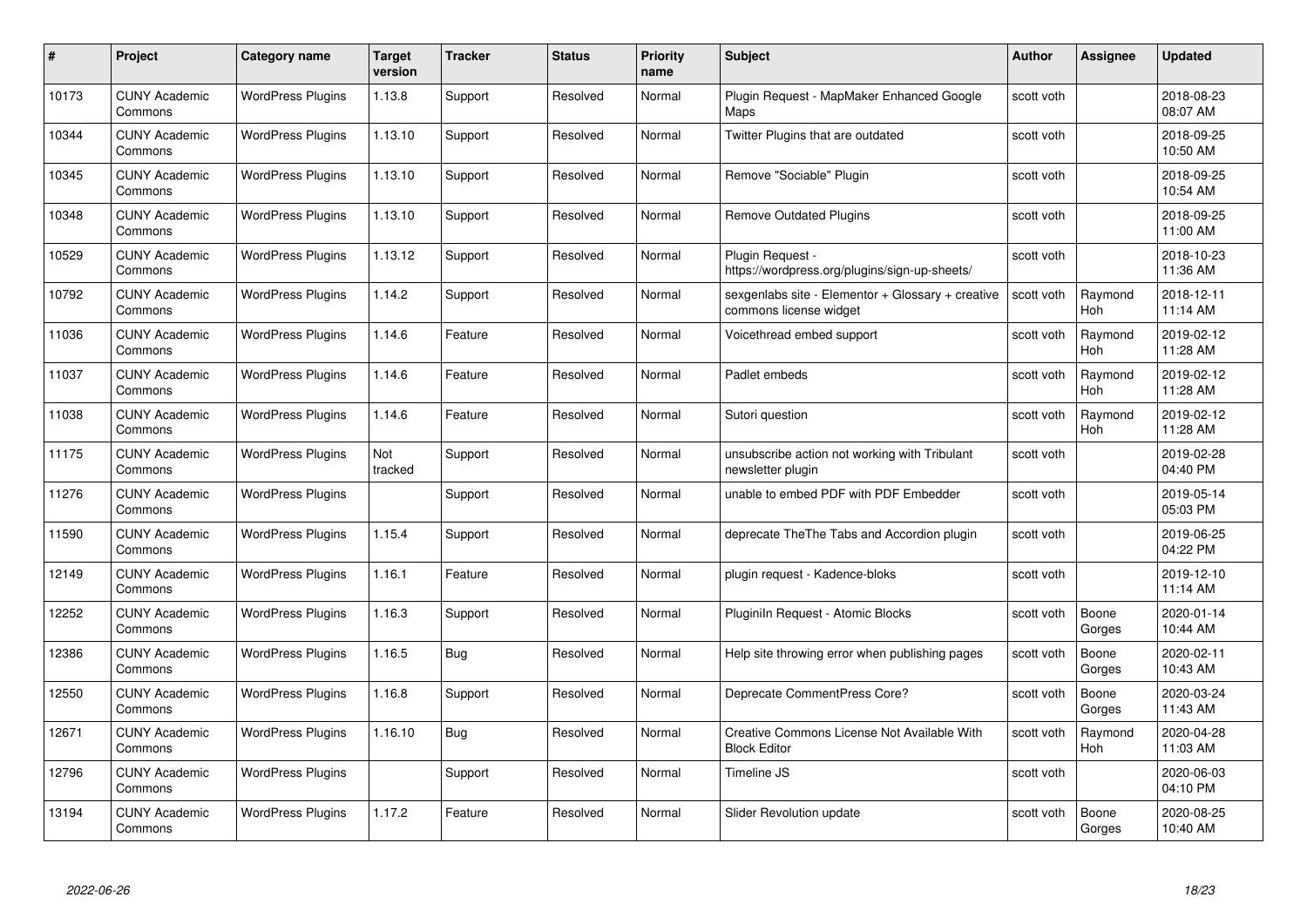| #     | Project                         | <b>Category name</b>     | Target<br>version | <b>Tracker</b> | <b>Status</b> | <b>Priority</b><br>name | <b>Subject</b>                                                               | <b>Author</b> | <b>Assignee</b>   | <b>Updated</b>         |
|-------|---------------------------------|--------------------------|-------------------|----------------|---------------|-------------------------|------------------------------------------------------------------------------|---------------|-------------------|------------------------|
| 13409 | <b>CUNY Academic</b><br>Commons | <b>WordPress Plugins</b> | Not<br>tracked    | Support        | Resolved      | Normal                  | <b>Jetpack Warnings</b>                                                      | scott voth    | Raymond<br>Hoh    | 2020-10-13<br>10:47 AM |
| 13716 | <b>CUNY Academic</b><br>Commons | <b>WordPress Plugins</b> |                   | Support        | Resolved      | Normal                  | Events sidebar issue with segalcenter.org                                    | scott voth    |                   | 2020-12-21<br>10:55 AM |
| 14468 | <b>CUNY Academic</b><br>Commons | <b>WordPress Plugins</b> | 1.18.11           | Support        | Resolved      | Normal                  | deprecate ShareThis plugin / Add ShareThis<br><b>Share Buttons</b>           | scott voth    | Boone<br>Gorges   | 2021-05-25<br>11:04 AM |
| 14521 | <b>CUNY Academic</b><br>Commons | <b>WordPress Plugins</b> | 1.18.12           | Bug            | Resolved      | Normal                  | Registration step for "ShareThis Social Share<br>Buttons" plugin not working | scott voth    | Boone<br>Gorges   | 2021-06-08<br>11:50 AM |
| 14548 | <b>CUNY Academic</b><br>Commons | <b>WordPress Plugins</b> | 1.18.13           | Support        | Resolved      | Normal                  | Slider Revolution plugin update                                              | scott voth    | Boone<br>Gorges   | 2021-06-22<br>11:14 AM |
| 14847 | <b>CUNY Academic</b><br>Commons | <b>WordPress Plugins</b> |                   | Support        | Resolved      | Normal                  | JetPack Issue displaying simple images                                       | scott voth    |                   | 2021-10-10<br>12:40 PM |
| 15302 | <b>CUNY Academic</b><br>Commons | <b>WordPress Plugins</b> | 1.19.4            | Feature        | Resolved      | High                    | Plugin For Qwriting - Team Members                                           | scott voth    | Boone<br>Gorges   | 2022-02-14<br>01:08 PM |
| 15303 | <b>CUNY Academic</b><br>Commons | <b>WordPress Plugins</b> | 1.19.4            | Feature        | Resolved      | Normal                  | Plugin Request for QWriting Migration - SiteOrigin<br><b>Widget Bundle</b>   | scott voth    | Boone<br>Gorges   | 2022-02-22<br>11:01 AM |
| 15620 | <b>CUNY Academic</b><br>Commons | <b>WordPress Plugins</b> | 1.19.6            | Support        | Resolved      | Normal                  | slider revolution plugin update                                              | scott voth    | Boone<br>Gorges   | 2022-03-22<br>11:30 AM |
| 16168 | <b>CUNY Academic</b><br>Commons | <b>WordPress Plugins</b> | 2.0.1             | Support        | Resolved      | Normal                  | problem with short docs site                                                 | scott voth    | Raymond<br>Hoh    | 2022-05-26<br>05:33 PM |
| 16276 | CUNY Academic<br>Commons        | <b>WordPress Plugins</b> | Not<br>tracked    | Support        | Resolved      | Normal                  | TablePress Auto Load Plugin Not Working                                      | scott voth    | Raymond<br>Hoh    | 2022-06-22<br>03:05 AM |
| 2982  | <b>CUNY Academic</b><br>Commons | <b>WordPress Themes</b>  | 1.5.21            | <b>Bug</b>     | Resolved      | Normal                  | Sliders are broken on Woo Canvas theme                                       | scott voth    | Dominic<br>Giglio | 2014-03-12<br>01:41 PM |
| 3067  | <b>CUNY Academic</b><br>Commons | <b>WordPress Themes</b>  |                   | Bug            | Resolved      | Normal                  | <b>Twenty Fourteen Theme Not Available</b>                                   | scott voth    | Matt Gold         | 2014-02-22<br>11:35 AM |
| 3702  | <b>CUNY Academic</b><br>Commons | <b>WordPress Themes</b>  |                   | Support        | Resolved      | Normal                  | access the Old Paper Theme                                                   | scott voth    | <b>Matt Gold</b>  | 2014-12-09<br>09:21 AM |
| 3712  | <b>CUNY Academic</b><br>Commons | <b>WordPress Themes</b>  | 1.7.6             | Support        | Resolved      | Normal                  | Two plugins for the "Old Paper Theme" not<br>Available                       | scott voth    |                   | 2014-12-11<br>08:16 PM |
| 4019  | <b>CUNY Academic</b><br>Commons | <b>WordPress Themes</b>  | Not<br>tracked    | Support        | Resolved      | Normal                  | WP Site Display Issue                                                        | scott voth    | Daniel Jones      | 2015-05-10<br>12:33 PM |
| 4047  | <b>CUNY Academic</b><br>Commons | <b>WordPress Themes</b>  | Not<br>tracked    | Support        | Resolved      | Normal                  | Help James Samuel with Theme after it was<br>updated                         | scott voth    |                   | 2015-07-21<br>06:12 PM |
| 4143  | <b>CUNY Academic</b><br>Commons | <b>WordPress Themes</b>  | Not<br>tracked    | <b>Bug</b>     | Resolved      | Normal                  | Issues after Canvas Update - Help & Support /<br>Codex                       | scott voth    | Daniel Jones      | 2015-08-10<br>02:44 PM |
| 4713  | CUNY Academic<br>Commons        | <b>WordPress Themes</b>  | Not<br>tracked    | Support        | Resolved      | Normal                  | academia theme issues                                                        | scott voth    | Daniel Jones      | 2016-01-26<br>04:53 PM |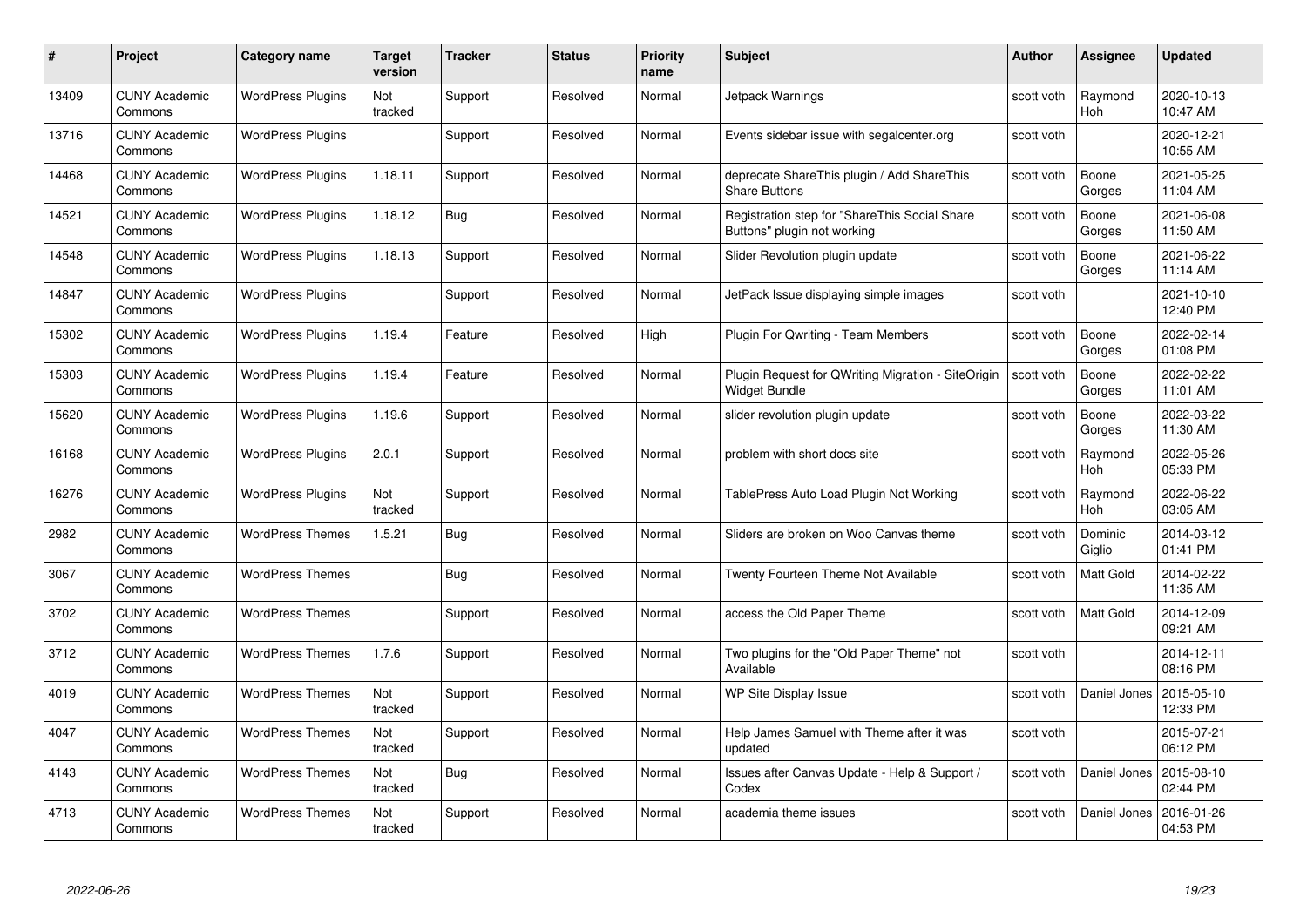| #     | Project                         | <b>Category name</b>    | Target<br>version | <b>Tracker</b> | <b>Status</b> | <b>Priority</b><br>name | <b>Subject</b>                                                  | <b>Author</b> | <b>Assignee</b>  | <b>Updated</b>         |
|-------|---------------------------------|-------------------------|-------------------|----------------|---------------|-------------------------|-----------------------------------------------------------------|---------------|------------------|------------------------|
| 7810  | <b>CUNY Academic</b><br>Commons | <b>WordPress Themes</b> | 1.10.15           | Support        | Resolved      | Normal                  | Brunelleschi theme deprecation                                  | scott voth    |                  | 2017-03-27<br>10:38 AM |
| 8427  | <b>CUNY Academic</b><br>Commons | <b>WordPress Themes</b> | 1.11.8            | Support        | Resolved      | Normal                  | child theme request for Short Docs                              | scott voth    | Boone<br>Gorges  | 2017-08-01<br>10:13 PM |
| 8475  | <b>CUNY Academic</b><br>Commons | <b>WordPress Themes</b> | 1.11.9            | Support        | Resolved      | Normal                  | fix typo in child theme                                         | scott voth    | Boone<br>Gorges  | 2017-08-08<br>04:31 PM |
| 11277 | <b>CUNY Academic</b><br>Commons | <b>WordPress Themes</b> | 1.14.10           | Support        | Resolved      | High                    | Bridge Theme is broken                                          | scott voth    | <b>Matt Gold</b> | 2019-03-28<br>10:07 AM |
| 11524 | <b>CUNY Academic</b><br>Commons | <b>WordPress Themes</b> | Not<br>tracked    | Support        | Resolved      | Normal                  | theme purchase rights                                           | scott voth    |                  | 2019-06-06<br>01:43 PM |
| 11745 | <b>CUNY Academic</b><br>Commons | <b>WordPress Themes</b> | Not<br>tracked    | Support        | Resolved      | Normal                  | Make ColorMag theme available for literary bronx<br>site        | scott voth    |                  | 2019-08-14<br>03:36 PM |
| 12253 | <b>CUNY Academic</b><br>Commons | <b>WordPress Themes</b> | 1.16.3            | Support        | Resolved      | Normal                  | Theme request - Atomic Block theme                              | scott voth    |                  | 2020-01-14<br>02:07 PM |
| 12773 | <b>CUNY Academic</b><br>Commons | <b>WordPress Themes</b> | Not<br>tracked    | Support        | Resolved      | Normal                  | Deprecate Serif Lite theme                                      | scott voth    |                  | 2020-05-12<br>05:44 PM |
| 12953 | <b>CUNY Academic</b><br>Commons | <b>WordPress Themes</b> | Not<br>tracked    | <b>Bug</b>     | Resolved      | Normal                  | Pagination Issue on Customizr theme                             | scott voth    |                  | 2020-07-14<br>11:53 AM |
| 13256 | <b>CUNY Academic</b><br>Commons | <b>WordPress Themes</b> | 1.17.3            | Support        | Resolved      | Normal                  | Bridge theme update                                             | scott voth    | Boone<br>Gorges  | 2020-09-08<br>11:36 AM |
| 13754 | <b>CUNY Academic</b><br>Commons | <b>WordPress Themes</b> | Not<br>tracked    | Feature        | Resolved      | Normal                  | Update Commons WordPress Default Theme                          | scott voth    |                  | 2021-01-11<br>10:51 AM |
| 13755 | <b>CUNY Academic</b><br>Commons | <b>WordPress Themes</b> | Not<br>tracked    | Support        | Resolved      | Normal                  | Deprecate Twenty Ten and Twenty Eleven<br>themes                | scott voth    |                  | 2021-01-12<br>10:46 AM |
| 11394 | <b>CUNY Academic</b><br>Commons |                         |                   | Design/UX      | Rejected      | Normal                  | Help Hyperlink and Help homepage                                | scott voth    |                  | 2019-05-17<br>03:45 PM |
| 11532 | <b>CUNY Academic</b><br>Commons | About page              |                   | Bug            | Rejected      | Normal                  | About >> Contact Us sub-tab on homepage                         | scott voth    |                  | 2019-06-16<br>12:04 AM |
| 515   | CUNY Academic<br>Commons        | BuddyPress (misc)       | 1.2               | Feature        | Rejected      | Normal                  | TOC, Tags and a Tag Cloud for new BP "wiki-like"<br>plugin      | scott voth    | Boone<br>Gorges  | 2011-02-11<br>05:47 PM |
| 516   | <b>CUNY Academic</b><br>Commons | BuddyPress (misc)       | 1.2               | Feature        | Rejected      | Low                     | Embedding video on new BP "wiki-like" plugin                    | scott voth    | Boone<br>Gorges  | 2011-02-11<br>05:48 PM |
| 529   | <b>CUNY Academic</b><br>Commons | BuddyPress (misc)       | 1.2               | Feature        | Rejected      | Normal                  | Paste Plain Text icon not working in BP "wiki"<br>plugin        | scott voth    | Boone<br>Gorges  | 2011-02-18<br>01:25 PM |
| 530   | <b>CUNY Academic</b><br>Commons | BuddyPress (misc)       | $1.3$             | Feature        | Rejected      | Normal                  | Automatically generated Page urls for new BP wiki<br>plugin     | scott voth    | Boone<br>Gorges  | 2011-02-11<br>05:50 PM |
| 1208  | CUNY Academic<br>Commons        | BuddyPress (misc)       | Not<br>tracked    | Feature        | Rejected      | Normal                  | Investigate Mobile Inheritance from BuddyPress<br>Default Theme | scott voth    | scott voth       | 2016-01-26<br>10:57 AM |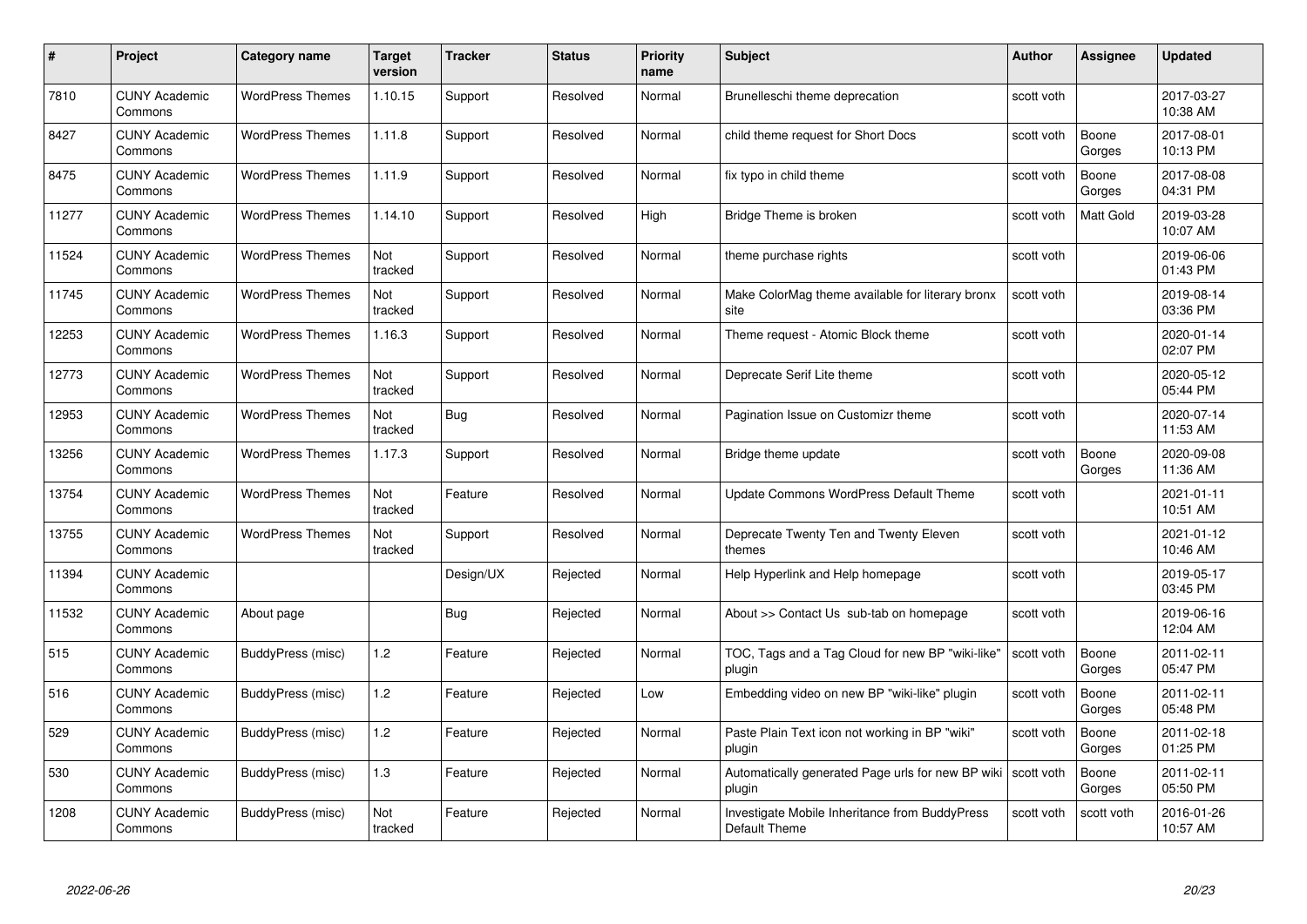| #     | Project                         | <b>Category name</b>       | <b>Target</b><br>version | <b>Tracker</b> | <b>Status</b> | <b>Priority</b><br>name | <b>Subject</b>                                                                         | <b>Author</b> | <b>Assignee</b> | <b>Updated</b>         |
|-------|---------------------------------|----------------------------|--------------------------|----------------|---------------|-------------------------|----------------------------------------------------------------------------------------|---------------|-----------------|------------------------|
| 1343  | <b>CUNY Academic</b><br>Commons | BuddyPress (misc)          |                          | Bug            | Rejected      | Normal                  | Display issue on Front Page - Hero slide<br>description overlaying the top left corner | scott voth    |                 | 2011-12-08<br>07:06 PM |
| 13035 | <b>CUNY Academic</b><br>Commons | <b>BuddyPress Docs</b>     | 1.17.0                   | Support        | Rejected      | Normal                  | Commons 1.17 and BP Docs - TinyMCE options<br>and layout                               | scott voth    | Boone<br>Gorges | 2020-07-14<br>02:21 PM |
| 7892  | <b>CUNY Academic</b><br>Commons | Commons In A Box           |                          | <b>Bug</b>     | Rejected      | Normal                  | CBOX - Group widget filter links overlap widget<br>title                               | scott voth    | Boone<br>Gorges | 2017-04-04<br>10:16 AM |
| 2337  | <b>CUNY Academic</b><br>Commons | commonsinabox.org          | Not<br>tracked           | Bug            | Rejected      | High                    | commonsinabox.org - notifications                                                      | scott voth    | Boone<br>Gorges | 2012-12-12<br>01:43 PM |
| 3549  | <b>CUNY Academic</b><br>Commons | commonsinabox.org          | Not<br>tracked           | Support        | Rejected      | Normal                  | Spam on CBOX.org                                                                       | scott voth    |                 | 2014-10-15<br>12:10 AM |
| 4841  | <b>CUNY Academic</b><br>Commons | Design                     | Future<br>release        | <b>Bug</b>     | Rejected      | Normal                  | Font style on "Friends" Page seems different                                           | scott voth    | Boone<br>Gorges | 2015-11-03<br>07:40 AM |
| 3120  | <b>CUNY Academic</b><br>Commons | Domain Mapping             | Not<br>tracked           | Support        | Rejected      | Normal                  | Domain Mapping Request from Paul Julian Smith                                          | scott voth    | Boone<br>Gorges | 2016-01-26<br>12:41 AM |
| 3446  | <b>CUNY Academic</b><br>Commons | Domain Mapping             |                          | Support        | Rejected      | Normal                  | bkpublicscholars.org Domain Mapping Request<br>not working?                            | scott voth    |                 | 2014-09-05<br>09:39 AM |
| 6905  | <b>CUNY Academic</b><br>Commons | Domain Mapping             | Not<br>tracked           | Support        | Rejected      | Normal                  | domain mapping - Approaching Dance conference                                          | scott voth    | Boone<br>Gorges | 2017-11-15<br>11:09 AM |
| 10528 | <b>CUNY Academic</b><br>Commons | Domain Mapping             |                          | Support        | Rejected      | Normal                  | domain Mapping request for Kelly Josephs Baker                                         | scott voth    |                 | 2018-10-15<br>11:20 AM |
| 3395  | CUNY Academic<br>Commons        | <b>Email Notifications</b> | Not<br>tracked           | <b>Bug</b>     | Rejected      | Normal                  | email notification not received                                                        | scott voth    | Boone<br>Gorges | 2016-01-26<br>12:05 PM |
| 12154 | <b>CUNY Academic</b><br>Commons | Events                     | 1.16.4                   | <b>Bug</b>     | Rejected      | Normal                  | personal events calendar                                                               | scott voth    | Raymond<br>Hoh  | 2020-01-14<br>12:57 PM |
| 3703  | <b>CUNY Academic</b><br>Commons | Homepage Slides            |                          | Bug            | Rejected      | Normal                  | Delay in Loading Hero Slide Images                                                     | scott voth    | scott voth      | 2014-12-11<br>08:42 PM |
| 13892 | <b>CUNY Academic</b><br>Commons | Performance                |                          | <b>Bug</b>     | Rejected      | Normal                  | Sluggish Response Times                                                                | scott voth    | Boone<br>Gorges | 2021-01-28<br>08:45 PM |
| 4424  | <b>CUNY Academic</b><br>Commons | Server                     |                          | Bug            | Rejected      | Normal                  | Slow Response Time                                                                     | scott voth    |                 | 2015-08-12<br>09:46 AM |
| 5270  | <b>CUNY Academic</b><br>Commons | Server                     |                          | Support        | Rejected      | Normal                  | Slow Response Time                                                                     | scott voth    | Matt Gold       | 2016-02-27<br>08:34 PM |
| 10679 | <b>CUNY Academic</b><br>Commons | Server                     |                          | Bug            | Rejected      | Normal                  | Site response time                                                                     | scott voth    |                 | 2018-11-08<br>05:43 PM |
| 13060 | <b>CUNY Academic</b><br>Commons | Site cloning               | 1.17.3                   | <b>Bug</b>     | Rejected      | Normal                  | Commons 1.17 clone issue                                                               | scott voth    | Jeremy Felt     | 2020-09-01<br>03:10 PM |
| 13088 | CUNY Academic<br>Commons        | Site cloning               | 1.17.0                   | Bug            | Rejected      | Normal                  | Commons 1.17 creating group + site                                                     | scott voth    | Jeremy Felt     | 2020-07-27<br>01:56 PM |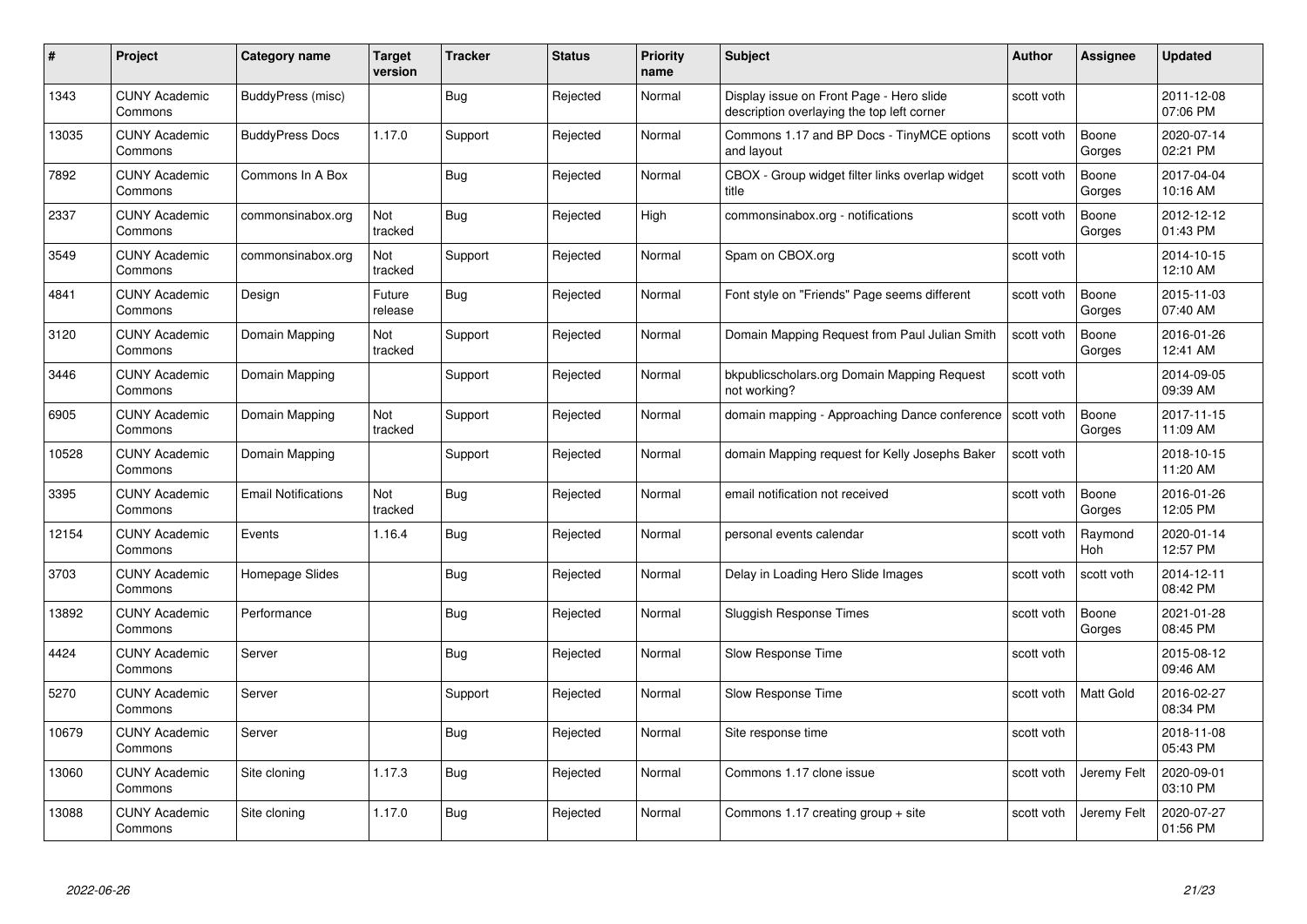| #    | Project                         | <b>Category name</b>     | <b>Target</b><br>version | <b>Tracker</b> | <b>Status</b> | <b>Priority</b><br>name | <b>Subject</b>                                                | <b>Author</b> | <b>Assignee</b>   | <b>Updated</b>         |
|------|---------------------------------|--------------------------|--------------------------|----------------|---------------|-------------------------|---------------------------------------------------------------|---------------|-------------------|------------------------|
| 7955 | <b>CUNY Academic</b><br>Commons | <b>User Experience</b>   |                          | Design/UX      | Rejected      | Normal                  | Groups and Sites tabs                                         | scott voth    | Chris Stein       | 2017-10-11<br>11:31 AM |
| 3026 | <b>CUNY Academic</b><br>Commons | <b>UserVoice</b>         | Not<br>tracked           | Feature        | Rejected      | Normal                  | User Voice Upgrade                                            | scott voth    | scott voth        | 2016-01-26<br>11:26 AM |
| 3098 | <b>CUNY Academic</b><br>Commons | <b>UserVoice</b>         | Not<br>tracked           | Support        | Rejected      | Normal                  | <b>Access to UserVoice</b>                                    | scott voth    | <b>Matt Gold</b>  | 2016-01-26<br>11:36 AM |
| 367  | <b>CUNY Academic</b><br>Commons | Wiki                     |                          | Feature        | Rejected      | Low                     | Wiki Search                                                   | scott voth    | Dominic<br>Giglio | 2016-05-31<br>12:16 PM |
| 2056 | <b>CUNY Academic</b><br>Commons | Wiki                     |                          | <b>Bug</b>     | Rejected      | Normal                  | MediaWiki - Embedding Video Functionality<br>Seems Broken     | scott voth    | Boone<br>Gorges   | 2016-05-31<br>12:16 PM |
| 1656 | <b>CUNY Academic</b><br>Commons | WordPress (misc)         | 1.3.10                   | Bug            | Rejected      | High                    | WordTube Player Still Doesn't Play SWF Files                  | scott voth    | Boone<br>Gorges   | 2012-03-29<br>07:59 PM |
| 1947 | <b>CUNY Academic</b><br>Commons | WordPress (misc)         | 1.3.15                   | <b>Bug</b>     | Rejected      | Normal                  | Inline Google Docs - SSL required                             | scott voth    | Boone<br>Gorges   | 2012-06-25<br>09:12 AM |
| 1948 | <b>CUNY Academic</b><br>Commons | WordPress (misc)         | 1.3.15                   | <b>Bug</b>     | Rejected      | Normal                  | Verite Timeline plugin                                        | scott voth    | Boone<br>Gorges   | 2012-06-25<br>09:10 AM |
| 3500 | <b>CUNY Academic</b><br>Commons | WordPress (misc)         |                          | Support        | Rejected      | Normal                  | Invitation to Join Site Unsuccessful?                         | scott voth    | Boone<br>Gorges   | 2014-09-28<br>01:28 PM |
| 4631 | <b>CUNY Academic</b><br>Commons | WordPress (misc)         | Not<br>tracked           | Bug            | Rejected      | High                    | caching/ssl issues ??                                         | scott voth    | Boone<br>Gorges   | 2016-01-26<br>10:35 AM |
| 3198 | <b>CUNY Academic</b><br>Commons | <b>WordPress Plugins</b> |                          | Support        | Rejected      | Normal                  | Revolution Slider plugin gets error when creating<br>"layers" | scott voth    | Boone<br>Gorges   | 2014-05-21<br>09:57 PM |
| 5493 | <b>CUNY Academic</b><br>Commons | <b>WordPress Plugins</b> |                          | Bug            | Rejected      | Normal                  | Plugin Request - WP Data Tables                               | scott voth    | Boone<br>Gorges   | 2016-04-27<br>02:55 PM |
| 6178 | <b>CUNY Academic</b><br>Commons | <b>WordPress Plugins</b> |                          | <b>Bug</b>     | Rejected      | Normal                  | Social Sharing via JetPack Not Working                        | scott voth    | Daniel Jones      | 2017-05-01<br>10:24 PM |
| 7883 | <b>CUNY Academic</b><br>Commons | <b>WordPress Plugins</b> |                          | Feature        | Rejected      | Normal                  | plugin request                                                | scott voth    | Boone<br>Gorges   | 2017-04-01<br>11:10 AM |
| 1242 | <b>CUNY Academic</b><br>Commons | <b>WordPress Themes</b>  |                          | Feature        | Rejected      | Normal                  | Theme request: Woo Theme "Teamster"                           | scott voth    | Matt Gold         | 2016-10-24<br>11:41 AM |
| 3641 | <b>CUNY Academic</b><br>Commons | <b>WordPress Themes</b>  |                          | Support        | Rejected      | Normal                  | New Theme Request: Outspoken (a premium WP<br>Shower theme)   | scott voth    | Matt Gold         | 2014-11-18<br>08:08 PM |
| 9776 | <b>CUNY Academic</b><br>Commons | <b>WordPress Themes</b>  |                          | Support        | Rejected      | Normal                  | Theme Request - Pilot Fish                                    | scott voth    |                   | 2018-05-17<br>02:36 PM |
| 6134 | <b>CUNY Academic</b><br>Commons | Domain Mapping           | Not<br>tracked           | Support        | Abandoned     | Normal                  | domain mapping - mellon faculty diversity                     | scott voth    | scott voth        | 2017-03-26<br>11:22 AM |
| 7722 | CUNY Academic<br>Commons        | User Experience          | Not<br>tracked           | Design/UX      | Abandoned     | Normal                  | <b>Password Reset Issues</b>                                  | scott voth    | scott voth        | 2017-12-04<br>10:16 AM |